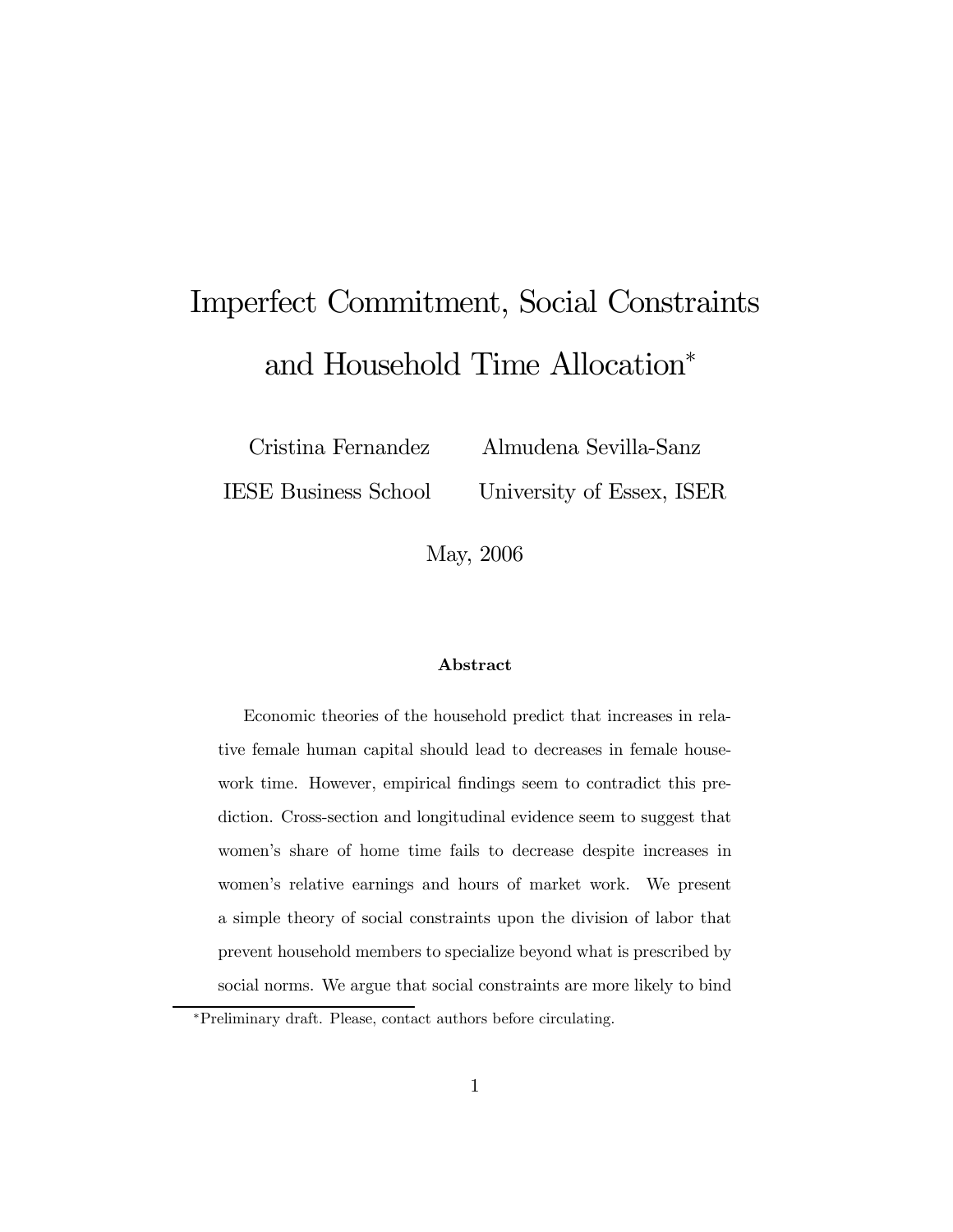for those household activities, such as caring, that are subject to commitment failures. Empirical results using the 2002-03 Spanish Time Use data further support the notion of social constraints upon the division of housework. We observe that the relative share of housework decreases at a lower rate for higher earnings women than for lower earnings women. We compare housework and childcare activities to see whether imperfect commitment problems might lead to binding social constraints. We use detailed description of childcare activities to make some distinction between childcare that might be conceptualized as housework (for example, picking children up from school) and childcare conceptually closer to leisure. Results suggest that whereas a woman's housework share decreases as her relative wage increases, childcare time remains constant over the entire earnings distribution.

JEL classification: D13, J0, J1, J2, Z13

# 1 Introduction

Comparative advantage or bargaining theories of the household predict a more egalitarian allocation of time within the household as female human capital increases. In the comparative advantage framework specialization is efficient and the spouse with the lowest opportunity cost (i.e. the lowest human capital or the highest home productivity) contributes the most to household production and the least to market work (Becker, 1991). Bargaining theories reach the same conclusion but are based on the concept of threat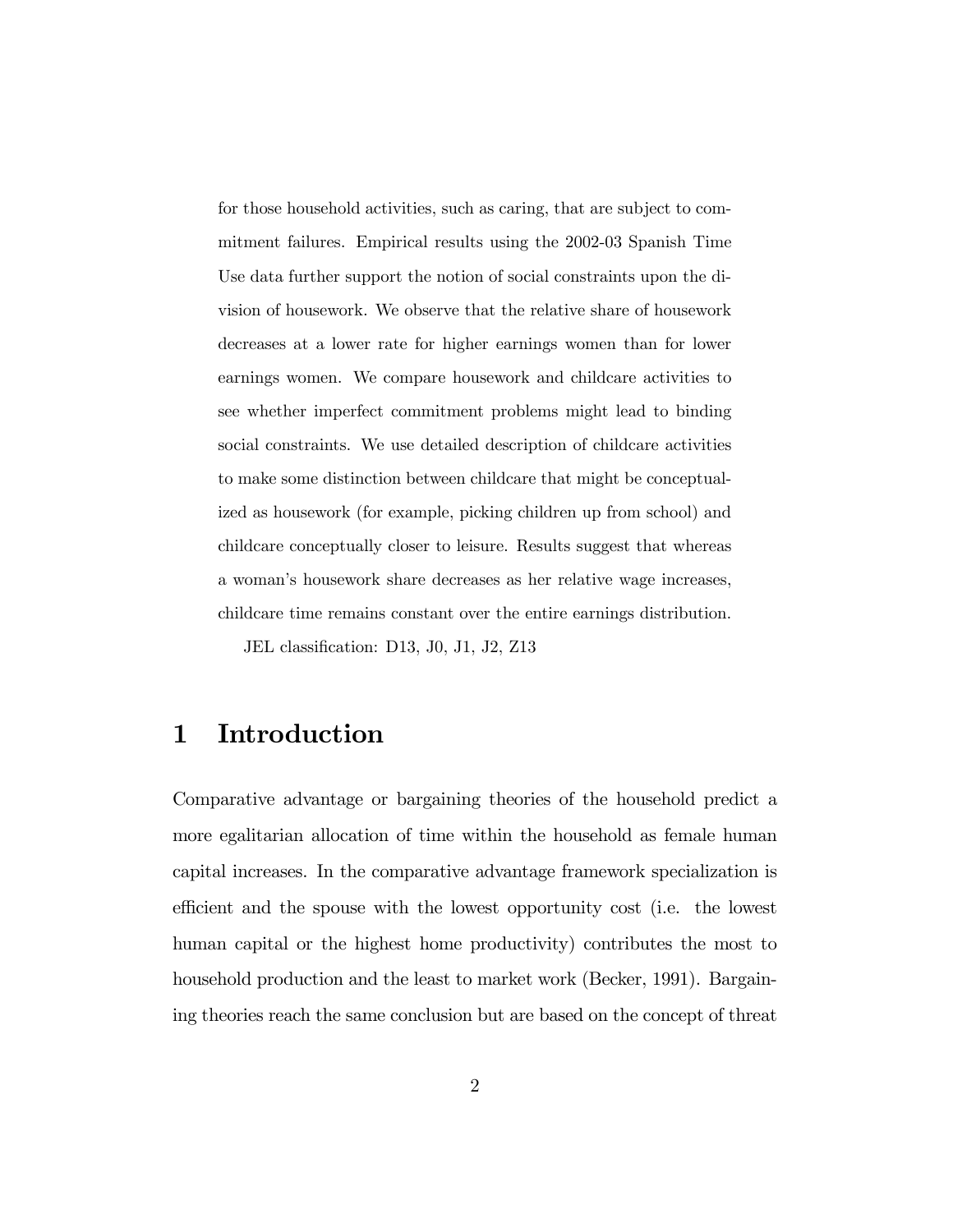points determined by either the cost of falling out of marriage (McElroy and Horney, 1981) or of a non-cooperative marriage (Lundberg and Pollak,  $1993$ ).<sup>1</sup>

However, empirical findings seem to contradict this prediction. Crosssection and longitudinal evidence seem to suggest that women's share of home time fails to decrease despite increases in women's earnings. At the cross-sectional level Hochshild first showed some qualitative evidence pointing to the fact that when a wife works more hours than her husband outside the home, she still undertakes a larger share of housework (Hochschild, 1989).2 Akerlof and Kranton (2000) corroborate Hochshild's findings using PSID data. These authors suggest an economic model of identity to explain why women undertake a greater share of housework than their husbands even when they work more hours and have higher earnings than them.<sup>3</sup> There is also some evidence in the sociological literature that a woman's relative share of housework decreases as her relative earnings go up but only up to the point

<sup>1</sup>Chiappori (Chiappori, 1992) and (Browning and Chiappori, 1997) unified both set of theories into a "collective" approach to the household, where efficiency in the household maximization problem is secured due to spousal transfers of private consumption.

<sup>2</sup>Traditional theories of the household would be able to explain this pattern under the assumption that either women have a higher comparative advantage in household production or that women derive a higher utility from housework.

<sup>&</sup>lt;sup>3</sup>In their model a husband looses identity when his wife earns more than him because of the prescription held by most men that men should earn more than their wives. Equality in utility is restored when the wife undertakes more housework than her husband given the prescription that men should not do women's work at home.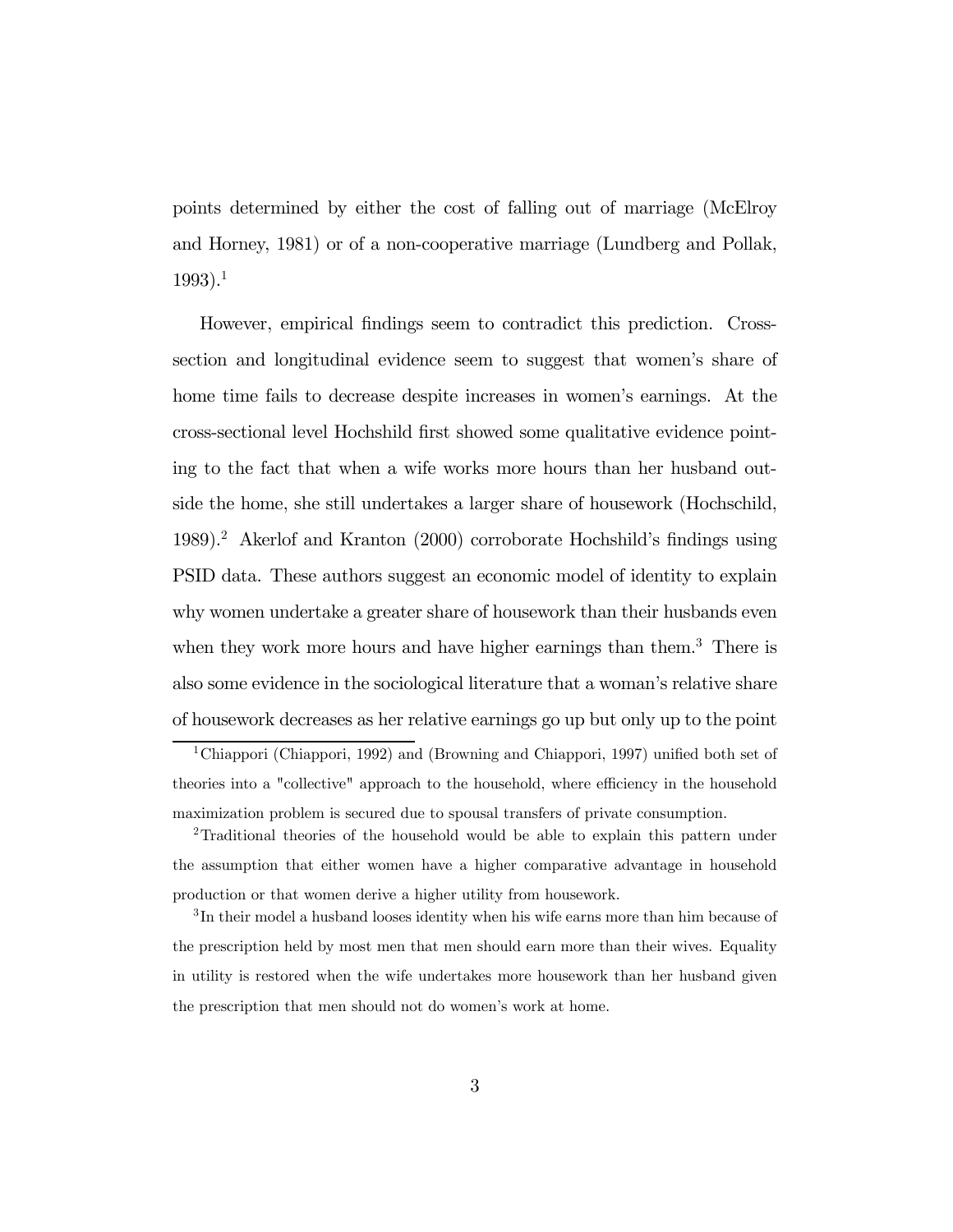when she contributes the same as her husband to the family income. When she contributes more than fifty percent of household income her housework share increases as her earnings go up (Brines, 1994), (Bittman et al., 2001), (Greenstein, 2000), (Gupta, 1999). Thus women with higher earnings than their husbands would not only do relatively more housework than them (as in Akerlof and Kranton), but also would do relatively more housework than women whose earnings are lower than their husbands.<sup>4</sup> Finally, at the longitudinal level there is also vast evidence that time devoted to housework by men has changed very little in the last decades, despite the increase in female labor force participation (Aguiar and Hurst, 2006).

Consistent with the above empirical evidence we present a simple theory of social constraints upon the division of household labor that prevent household members to specialize beyond what is prescribed by social norms. We argue that social constraints are more likely to bind for those household activities, such as caring, that are subject to commitment failures. The literature has long recognized a couple's inability to reach binding, legally-enforceable agreements about future behavior because of the non-observability by third parties (see (Basu, 2001) and (Rasul, 2002)) or the inability to fulfill informal contracts because the lack of credible threats (Folbre and Bittman, 2004). Whereas imperfect commitment is usually characterized as the inability of

<sup>&</sup>lt;sup>4</sup>The explanation offered by the literature is that when men earn less than their wives a gender norm violation occurs, thus either the wife, the husband or both move to more traditional behavior in the realm of housework in order to neutralize this deviance. This neutralization effect has been called doing gender.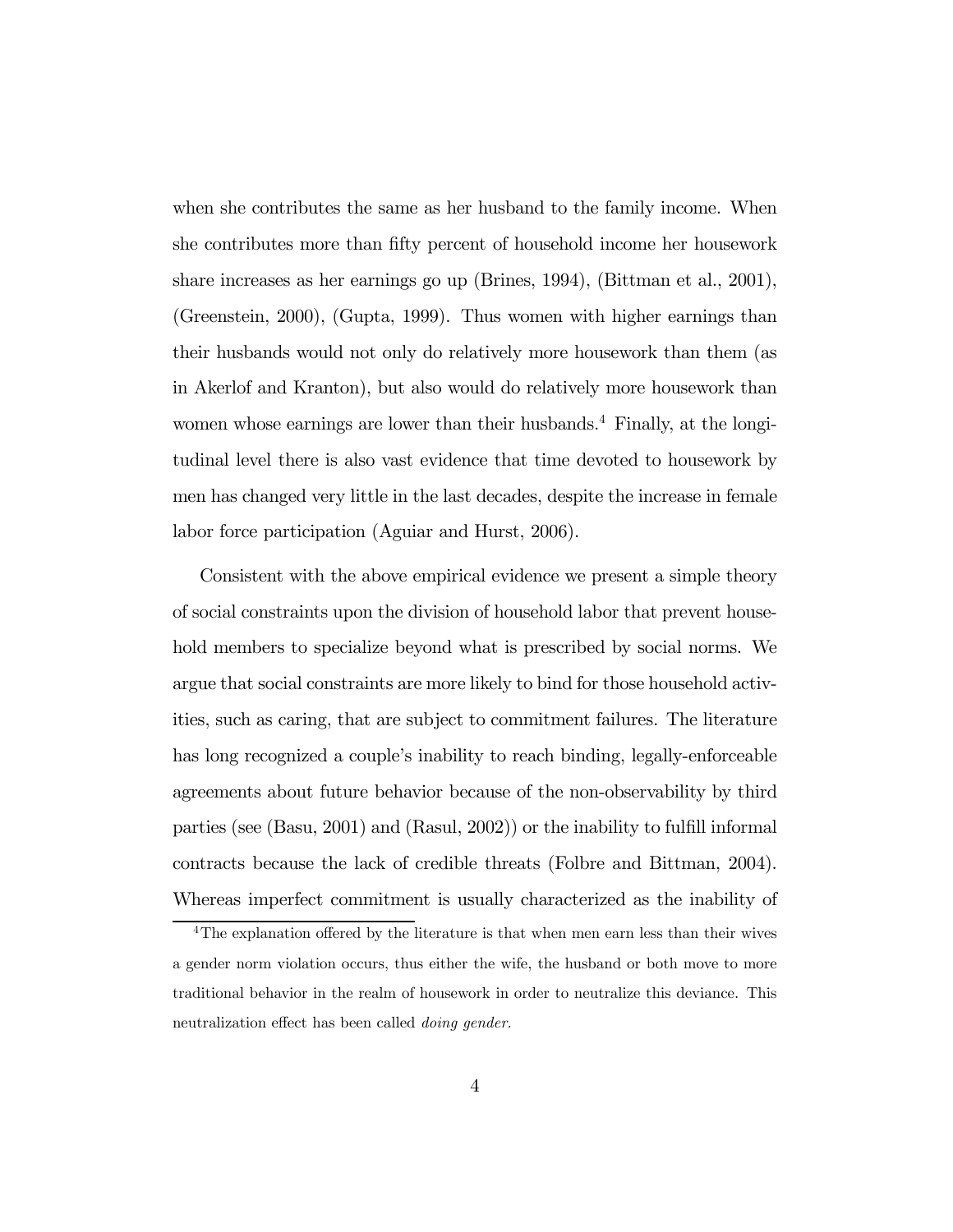one spouse to make transfers of private consumption to compensate the other partner for utility losses (Lundberg and Pollak, 2001), in this paper we focus on the inability of partners to credibly commit to make transfers of time.

We use the 2002-03 Spanish Time Use data to explore the presence of social constraints associated to the housework division of labor. Spain is an ideal example to use in this context as it is a country where gender roles are deeply entrenched. 5The Spanish TUS has two main advantages over other time use data sets. First it is diary data, i.e individuals record each activity during the 144 ten-minute interval of the day. A vast amount of evidence support the reliability of diary information over ex-post stylized questions on total time spent in any given activity (Juster and Stafford, 1991). Second, the Spanish TUS is advantageous over recent American and European Time use diary surveys because it not only contains diary information on the respondent but also on the spouse. This piece of information is crucial for the construction of a measure of specialization within the household.

Empirical results further support previous evidence and the notion of social constraints upon the division of housework of the way characterized in the model. First, similar to Akerlof and Kranton, we observe a high level of specialization within the household, with women undertaking more than

<sup>&</sup>lt;sup>5</sup>In fact, data from the International Social Survey Program shows that Spaniards hold less egalitarian views on the division of housework labor than their American and Australian counterparts. Similarly Alvarez and Miles show that the unequal allocation of household time persists after observable characteristics are taken into account (Alvarez and Miles, 2003)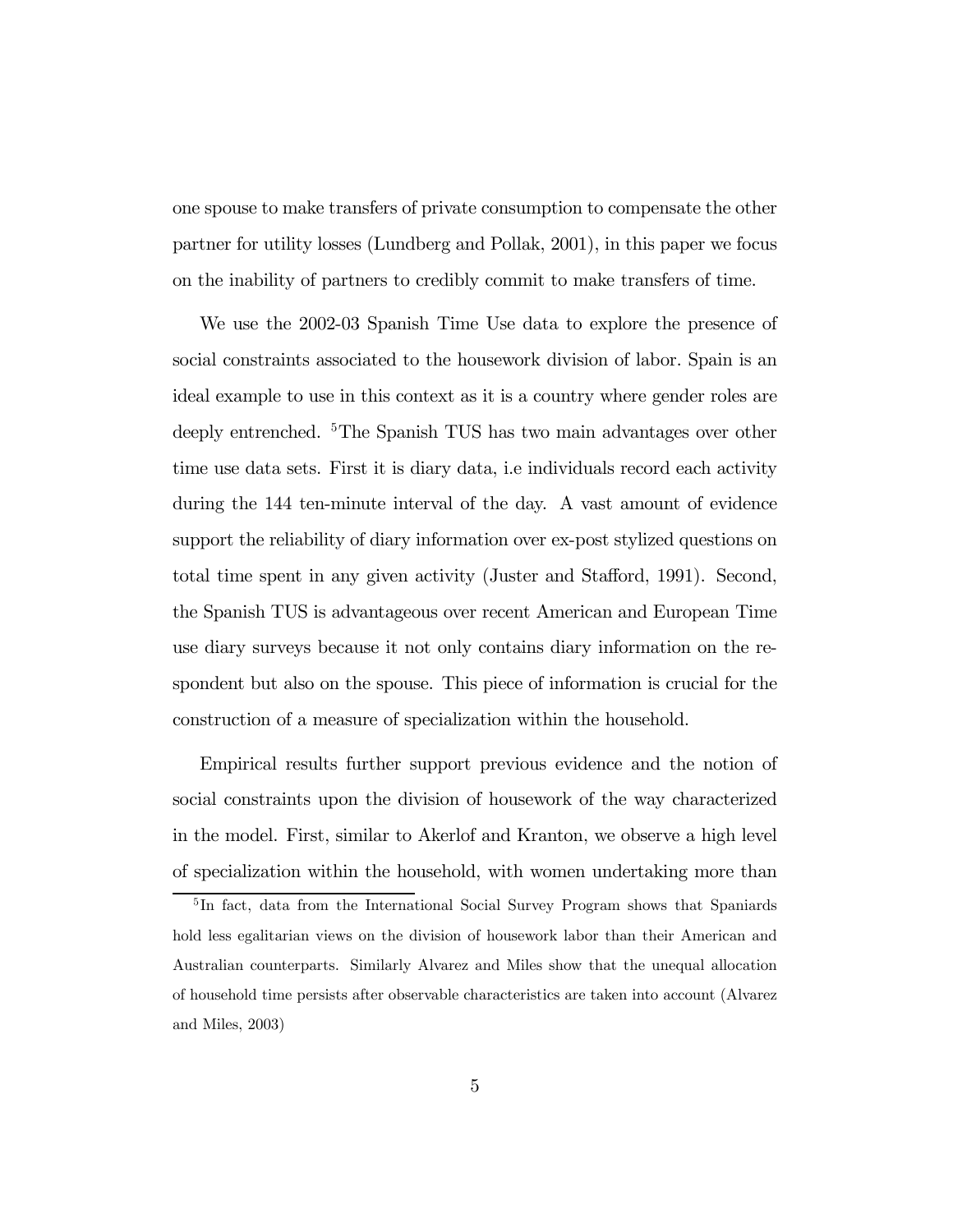70% of all housework. We also find that although a woman's relative share of housework decreases as her relative earnings increase, it does so at a lower rate for women with higher relative earnings. I.e. Whereas the share of housework decreases by 5 percentage points when women move from earning less to earning the same as their husbands, it only decreases by 3 percentage points when they move from earning the same to earning more than their husbands.

We then compare different housework activities to see whether imperfect commitment problems might lead to binding social constraints. We first look at housework done during the week as oppose to during the weekend. The underlying hypothesis is that, although credible threats are more plausible during the week when time is scarce, it is less so during the weekend. Thus we would expect a woman's housework share to decline as her relative wages go up during the week, but not during the weekend. This prediction is supported by the data. Women whose earnings are higher than their husbands fail to decrease their housework share during the weekend.

Finally we compare housework with childcare. Credible threats are more difficult to use when it comes to caring activities (Folbre and Bittman, 2004). We thus expect social constraints to bind for lower relative female wages for the case of childcare than housework. Using childcare is problematic however. First, childcare reported as a primary activity seriously underestimate total childcare time. We thus look at childcare reported also as a secondary activity and use information on whether a certain activity was done in the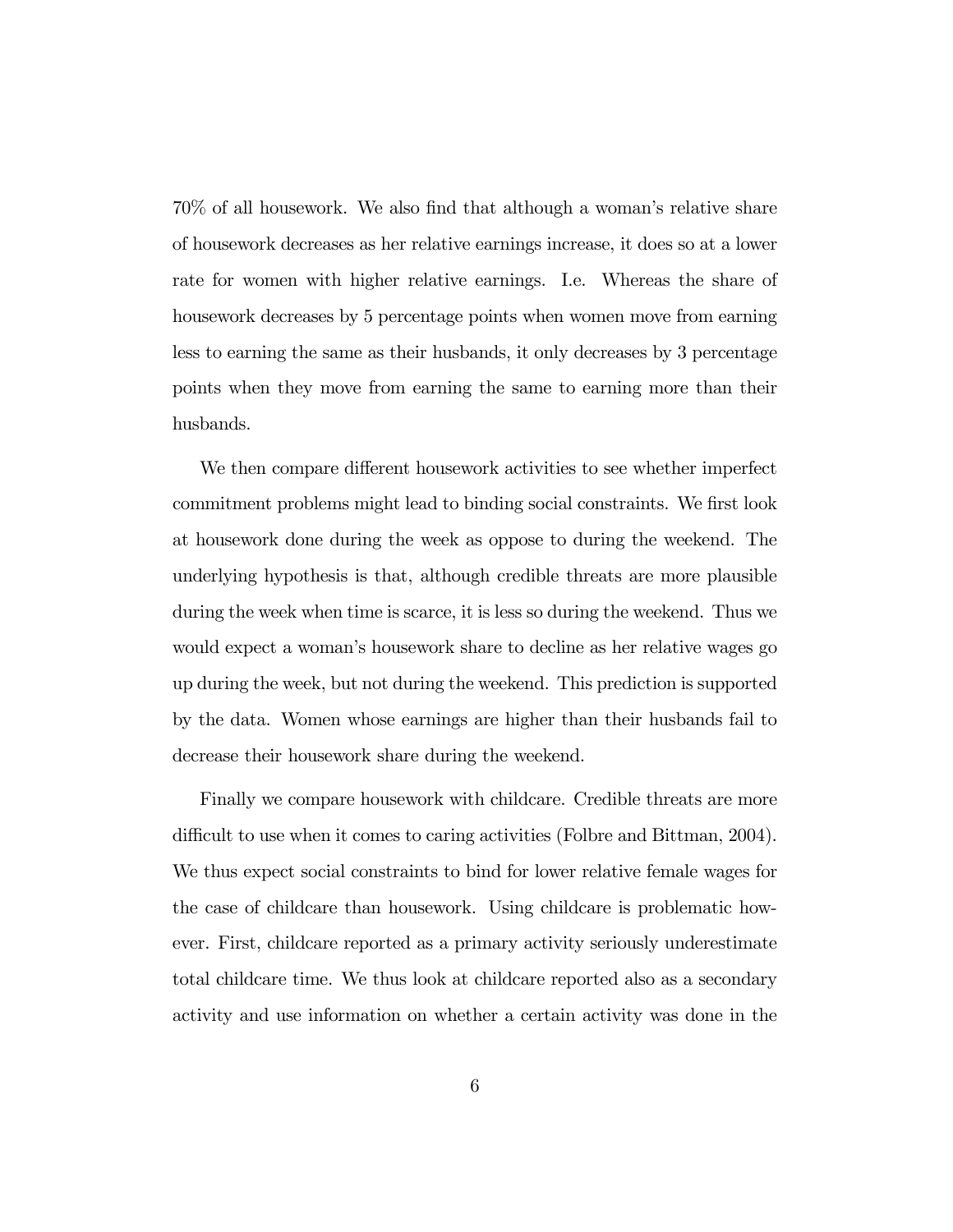presence of children as in Bianchi (2000). All three definitions of childcare fail to decrease as a woman's relative earnings go up, which suggest the presence of social constraints due to imperfect commitment problems. A second potential problem with childcare is that some childcare might be conceptually closer to leisure than housework. If as female relative earnings increase the leisure component of childcare increases whereas the housework component of childcare decreases, it might result in the flat pattern observed in the data. We use detailed description of childcare activities to make some distinction between childcare that might be conceptualized as housework because it can be easily outsourced or no direct utility is derived (for example, picking children up from school or washing dishes with a child) and childcare conceptually closer to leisure (for example, playing with a child or watching TV with a child). We find that, consistent with the presence of imperfect commitment and independent of the definition used for childcare, the relative time devoted to childcare seems to be invariant to relative earnings.

The paper is organized as follows. Section 2 presents a simple model of social constraints and imperfect commitment. Section 3 describes the data set used in the analysis. Section 4 specifies the empirical methodology. Section 5 presents the empirical results and section 6 concludes.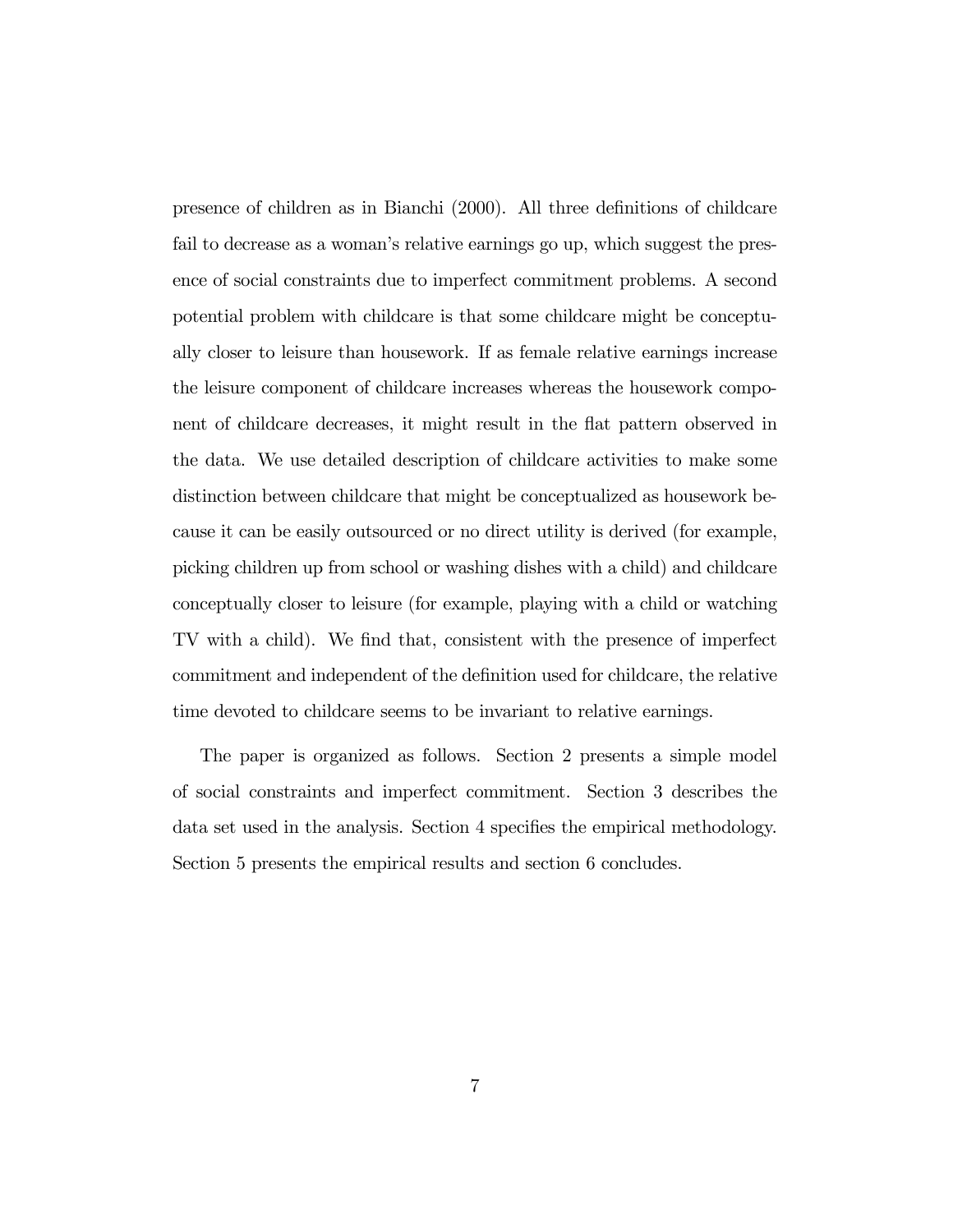## 2 Theory

We use a simple model to demonstrate how the inability of partners to commit to the efficient division of labor might result in binding social constraints. We first assume that for any household production activity there are social constrains such that the amount of time a man (woman) devotes to a given household production of activity is no higher (lower) than the value dictated by what is socially acceptable. This assumption implies that social constraints are more likely to bind for women with higher relative wages. We then argue that for those activities subject to imperfect commitment problems social constraints bind for lower relative female wages.

Suppose that the joint household utility depends on the consumption of two types of public goods: household maintenance (which is privately produced by household members) and a composite consumption good (which is purchased in the market). The composite consumption good includes market consumption goods that are jointly consumed by the household C (such as groceries, housing, child care, etc.) and can be acquired in the market at a normalized price  $p = 1$ . For the remainder of the paper we will refer to  $C$  as the *market public good*. The household joint utility also depends on the production (and consumption) of the output that results from time devoted to household chores. We denominate the output that results from home time such as a cleaned house or a nurtured child the *household public*  $qood\ Z$  (a concept similar to the "commodities" in Becker's language (Becker, 1965)). Consider Z a lower bound for the amount of household production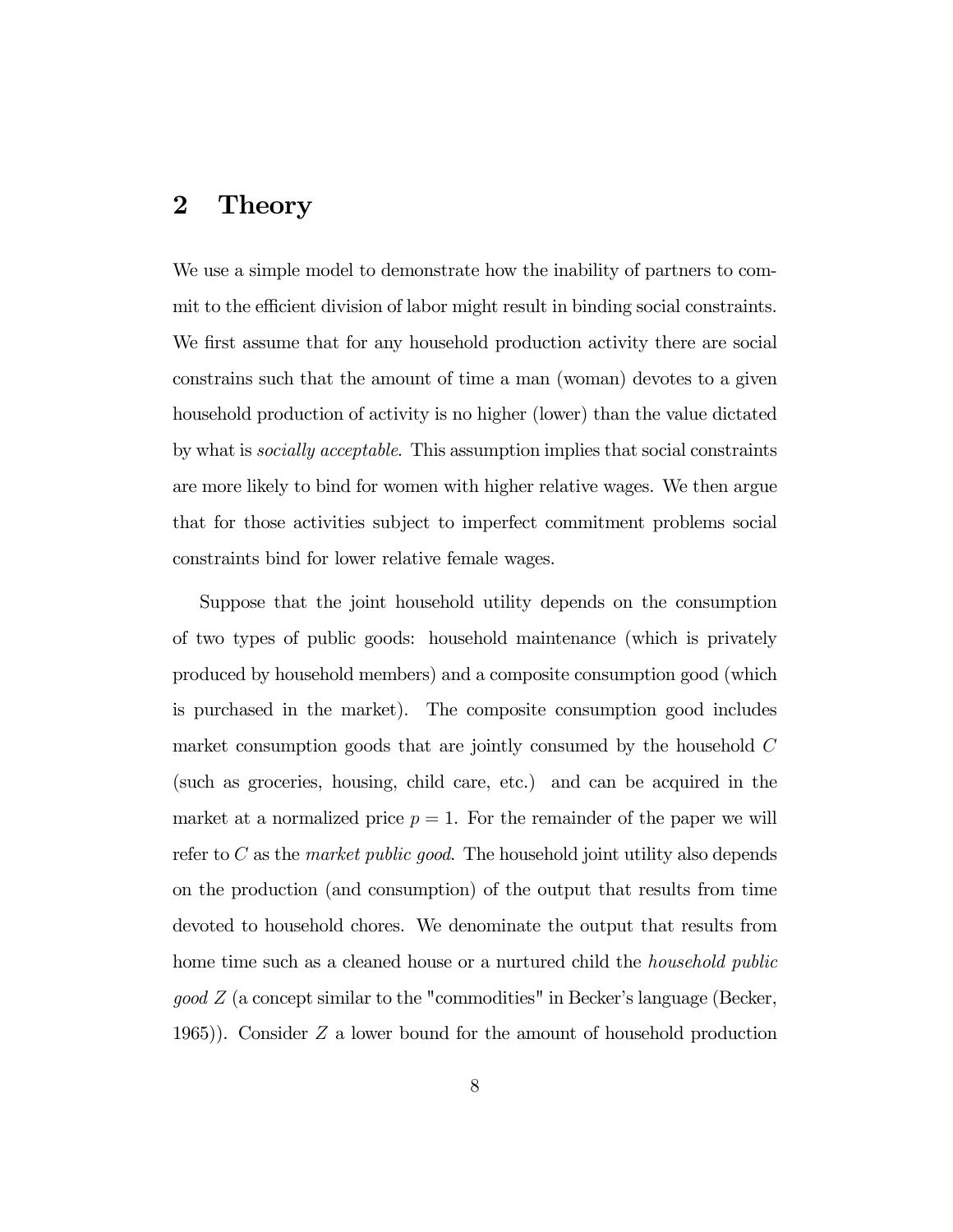that needs to be done in the household.  $Z$  differs from  $C$  in that it cannot be purchased in the market and is produced according to the production function z using both partners' time  $H_i$  for  $i = m, f$  such that

$$
Z = z(H_f + H_m) \tag{1}
$$

Thus, although the output  $Z$  is consumed jointly by both partners, each partner privately contributes to its production. In this simple model we normalize total time to 1 and any time not spent doing housework is spent in the market.

The budget constraint is given by the usual

$$
C = \sum (1 - H_i) w_i \text{ for } i = m, f \tag{2}
$$

Assuming a disutility  $f(H_i)$  associated to the time devoted to household production  $H_i$  for  $i = m, w$ , where  $f(.)$  is an increasing and convex cost function, the household's utility can be defined as the sum of individual utilities such that:

$$
V = U(C) + U(Z) - f(H_m) - f(H_f)
$$
\n(3)

Suppose that there are social norms that constrain a man's (woman's) time in household activities to be lower (greater) than what is prescribed by society. This imposes new constraints in the household maximization problem of the form

$$
H_{j,f} > \bar{H}_{j,f}
$$
 and  $H_{j,m} < \bar{H}_{j,m}$  for any  $j = 1...J$  (4)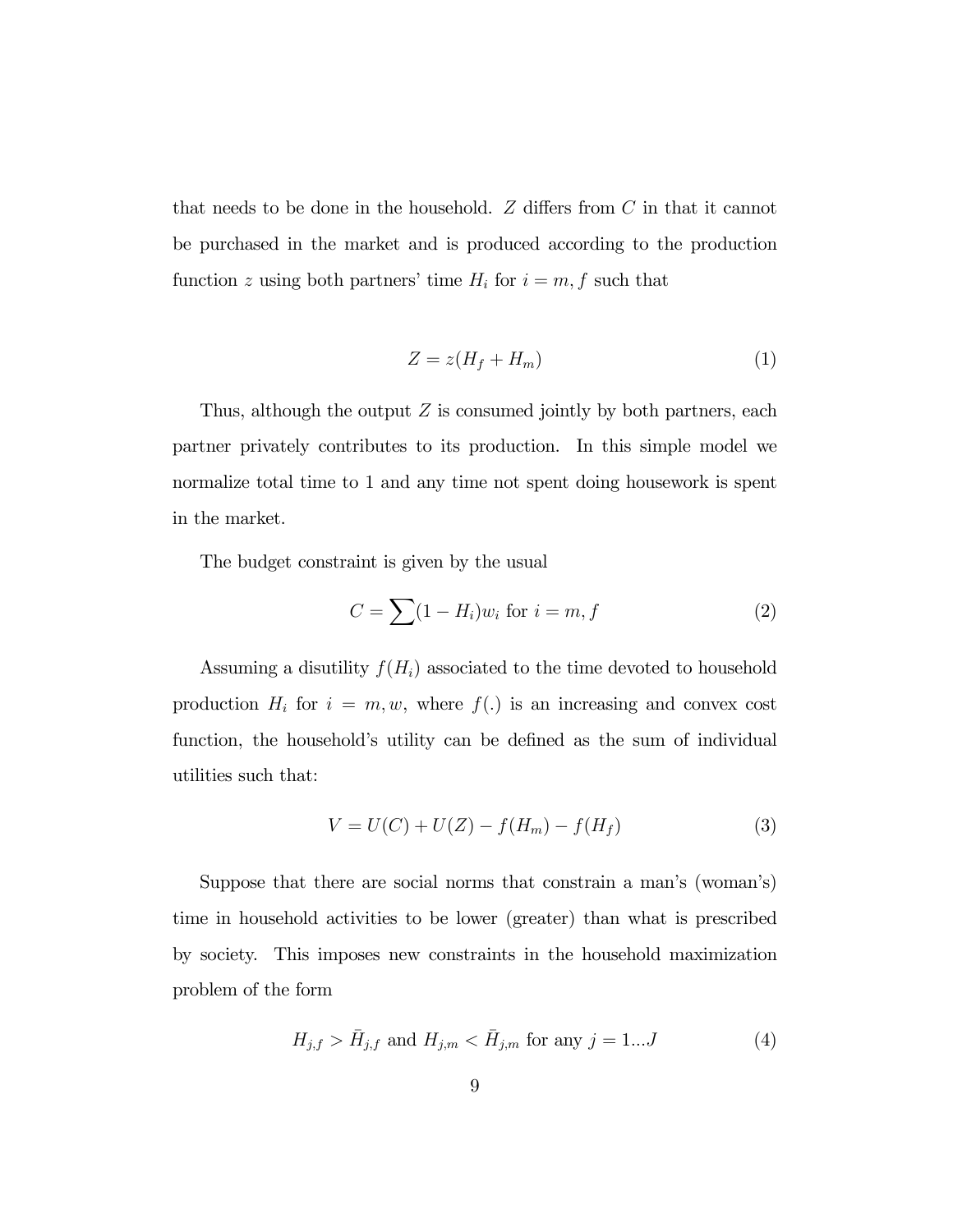The household maximizes 3 subject to the budget, technological, time and social constraints 4 and 1, and 2. As long as the optimum amount of housework by each partner is lower than the prescribed value the household consumes all the joint disposable income and produces the needed amount of household production. The amount of time that each partner devotes to household production  $H_i$  is given by the first order conditions:<sup>6</sup>

$$
H_i: -U'(C)w_i + U'(Z)z'(H_i) - f'(H_i) = 0 \text{ for } i = m, f \tag{5}
$$

Assuming equal productivity in housework by both partners, the standard prediction follows that  $H_f^U > H_m^U$  as long as  $w_m > w_f$ , i.e. the amount of time devoted by the woman to household production is greater than that of the man as long as her wage is lower than his. Furthermore the relative amount of time devoted to the production of any activity  $j \frac{H_{j,f}}{H_{j,f} + H_{j,m}}$  is decreasing on the relative female wage  $w_f/w_m$ .

However, once the optimal values of housework are greater than the constrained value, partners will devote  $\bar{H}_f$  and  $\bar{H}_m$  respectively to household production. It is easy to show that because of the way they are defined, social constraints are more likely to become binding for higher relative female wages (i.e. for lower degrees of household specialization).

$$
H_i: 2U^{"}(C^U)w_i^2 + 2a_iU^{"}(Z^U) - f^{"}(H_i^U) \leq 0
$$

for  $i = m, f$ .

<sup>&</sup>lt;sup>6</sup>Under the assumption of interior solution, the second order conditions are satisfied such that: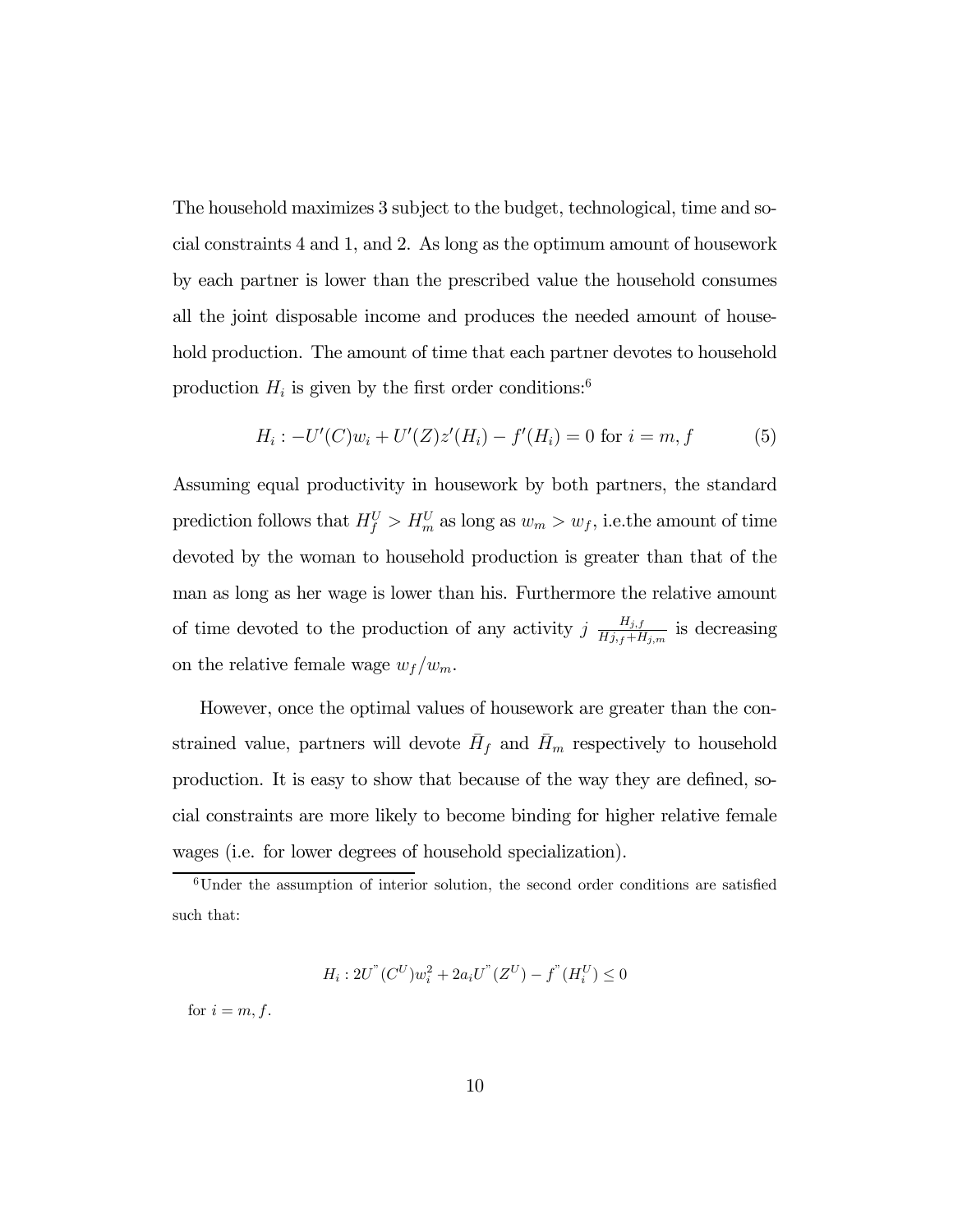We argue that given social constraints the way characterized above, imperfect commitment increases the likelihood that social constraints become binding. In the context of the model, imperfect commitment decreases the relative female wage  $\overline{w}$  at which the constraint becomes binding. Consider two types of household production activities, activity  $k$  and activity  $j$ . If activity k is more prone to suffer from imperfect commitment processes due, for example, to the inexistence of credible threats (such is the case for caring activities) then we would expect that the social constraint binds for lower relative female wages for activity k than what it does for activity j, i.e.  $\overline{w}_k < \overline{w}_j$ for any household i.

# 3 2002-03 Spanish Time Use Survey

The data used for the empirical analysis is drawn from the 2002-03 Spanish Time Use Survey. The Spanish Time Use Survey is part of the Harmonized European Time Use Surveys (HETUS) launched by the EU Statistics Office (Eurostat). This is a representative data set directed at a sample of 20,603 households, which obtains information on daily activities by means of the completion of a personal diary and household and individual questionnaires. The sample is evenly distributed over the year in order to represent all days of the week.

The instrument of the survey is an activities diary, which all members of the household 10 years old and over complete on a selected day (the same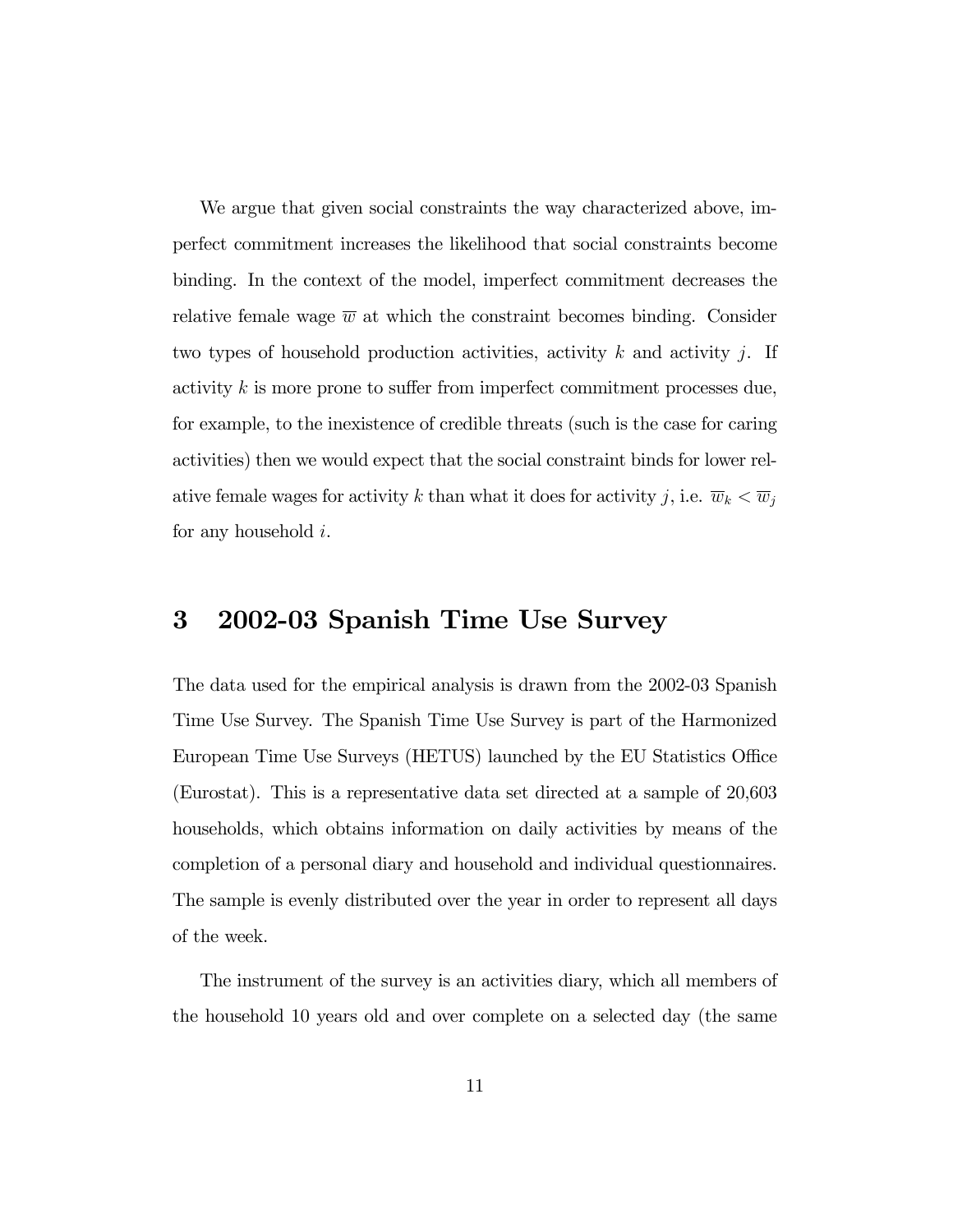day for all members of the household). The diaries time frame occupies 24 consecutive hours (from 6:00 in the morning until 6:00 the following day) and is divided into 10 minute intervals. In each of the intervals, the respondent records the main activity, the secondary activity carried out simultaneously, with whom and where they are at the time. These activities are coded according to a harmonized list of activities from Eurostat, which considers 10 large groups: personal care, work, studies, household and family, volunteer work and meetings, social life and recreation, sports and open air activities, hobbies and games, means of communication, and non-specified travel and use of time.

An extensive literature confirms the reliability and validity of diary data and its superiority over other time-use surveys based on stylized questions (Juster and Stafford, 1991). The Spanish Time Use survey proves particularly useful for our study since, unlike other recent diary-based time use surveys like the American Time Use Survey (ATUS), the Spanish Time Use Survey contains information on time devoted to household production by both spouses. This information is crucial when the variable of interest is specialization within the household. Due to the novelty of this data set, Table 1 presents a comparison between the Spanish Time Use Survey and the Spanish Labor Force Survey (EPA), a well-known representative panel data set of the Spanish labor market. We observe that the main demographic and economic variables in both data sets resemble each other. The education distribution is somewhat different between the two surveys. This is likely to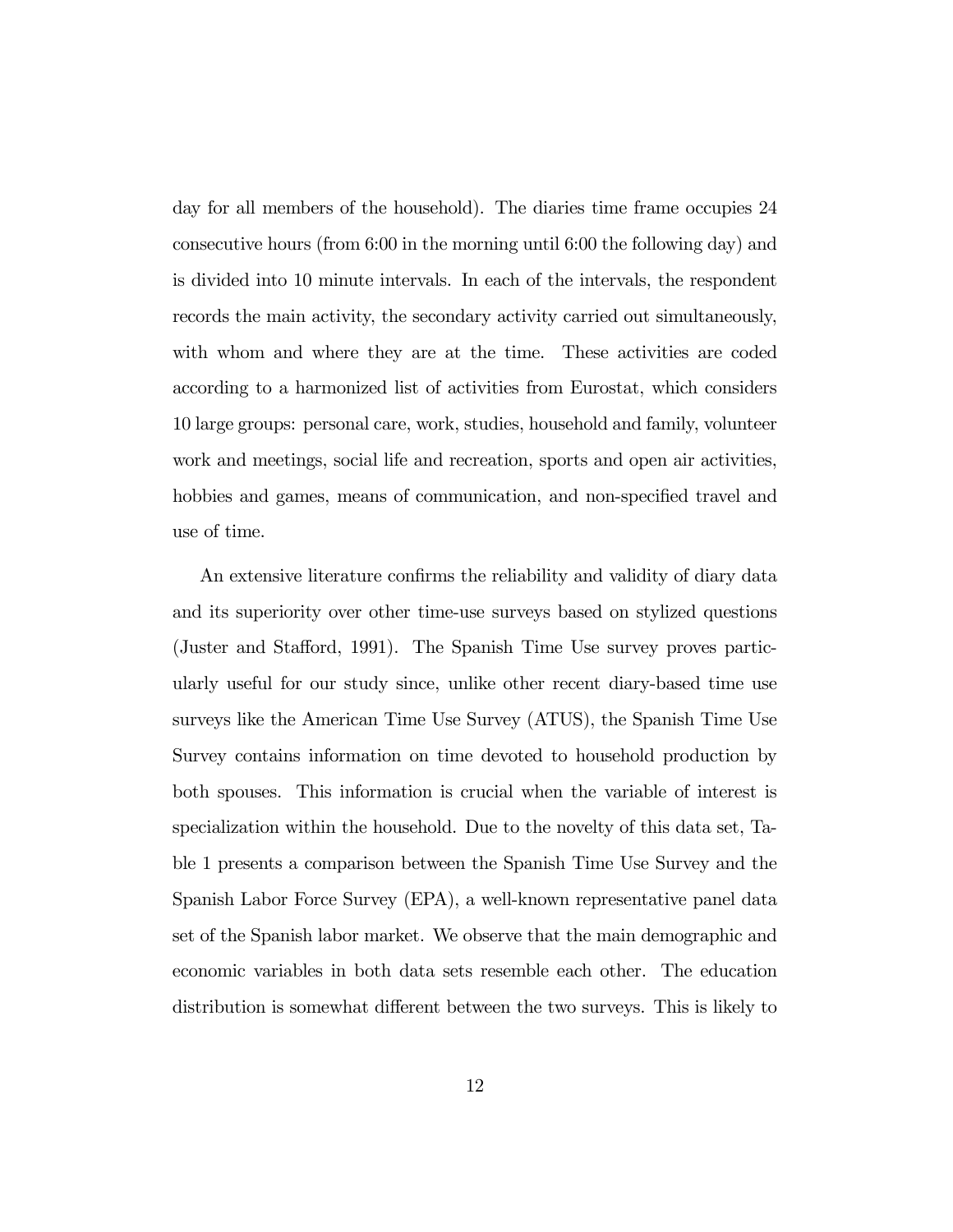be due to a different classification method rather than inherent differences in educational achievement. Labor force participation confirms this hypothesis, as both data sets coincide in the percentage of men and women in the labor force and unemployed.

|                                         | <b>EPA</b><br><b>Time Use</b> |       |                                       |             |       |       |
|-----------------------------------------|-------------------------------|-------|---------------------------------------|-------------|-------|-------|
|                                         | <b>Age Distribution</b>       |       |                                       |             |       |       |
|                                         | <b>Both</b>                   | Men   | Women                                 | Both        | Men   | Women |
| from 16 to 19                           | 5.43                          | 5.73  | 5.14                                  | 5.55        | 5.68  | 5.42  |
| from 20 to 24                           | 8.43                          | 8.86  | 8.02                                  | 8.46        | 8.91  | 8.03  |
| from 25 to 29                           | 10.08                         | 10.58 | 9.62                                  | 10.58       | 11.12 | 10.08 |
| from 30 to 34                           | 10.13                         | 10.63 | 9.66                                  | 9.75        | 10.26 | 9.27  |
| from 35 to 39                           | 9.75                          | 10.15 | 9.37                                  | 9.94        | 10.23 | 9.66  |
| from 40 to 44                           | 8.94                          | 9.22  | 8.68                                  | 8.95        | 9.18  | 8.74  |
| from 45 to 49                           | 7.85                          | 8.04  | 7.67                                  | 7.95        | 8.23  | 7.7   |
| from 50 to 54                           | 7.09                          | 7.22  | 6.97                                  | 7.13        | 7.2   | 7.07  |
| from 55 to 59                           | 6.65                          | 6.68  | 6.61                                  | 6.54        | 6.62  | 6.46  |
| from 60 to 64                           | 5.56                          | 5.49  | 5.63                                  | 5.59        | 5.43  | 5.74  |
| from 65 to 69                           | 5.86                          | 5.44  | 6.25                                  | 6.43        | 6.09  | 6.76  |
| more than 70                            | 14.22                         | 11.95 | 16.37                                 | 13.12       | 11.05 | 15.07 |
| <b>Total</b>                            | 100                           | 48.56 | 51.44                                 | 100         | 48.66 | 51.34 |
|                                         |                               |       | <b>Marital Status Distribution</b>    |             |       |       |
|                                         | <b>Both</b>                   | Men   | Women                                 | <b>Both</b> | Men   | Women |
| Single                                  | 31.05                         | 35.19 | 27.15                                 | 30.27       | 33.76 | 26.96 |
| <b>Married</b>                          | 58.61                         | 60.32 | 57.00                                 | 59.55       | 61.39 | 57.8  |
| Widow                                   | 7.58                          | 2.54  | 12.33                                 | 7.28        | 2.54  | 11.77 |
| <b>Divorced</b>                         | 2.76                          | 1.96  | 3.52                                  | 2.91        | 2.32  | 3.47  |
| <b>Total</b>                            | 100                           | 100   | 100                                   | 100         | 100   | 100   |
|                                         |                               |       | <b>Education Distribution</b>         |             |       |       |
|                                         | <b>Both</b>                   | Men   | Women                                 | <b>Both</b> | Men   | Women |
| <b>No Education</b>                     | 2.94                          | 1.88  | 3.93                                  | 2.69        | 1.61  | 3.72  |
| <b>Primary Education</b>                | 35.61                         | 33.31 | 37.79                                 | 28.61       | 26.53 | 30.57 |
| <b>Secondary Education (1st. stage)</b> | 25.04                         | 27.10 | 23.09                                 | 30.37       | 31.56 | 29.25 |
| <b>Secondary Education (2nd. stage)</b> | 16.86                         | 17.25 | 16.50                                 | 17.04       | 17.95 | 16.17 |
| <b>Secondary Education (2nd. stage)</b> | 0.11                          | 0.12  | 0.10                                  | 6.53        | 7.51  | 5.61  |
| College                                 | 19.19                         | 20.01 | 18.43                                 | 14.29       | 14.18 | 14.41 |
| PhD                                     | 0.24                          | 0.32  | 0.17                                  | 0.46        | 0.65  | 0.27  |
| Total                                   | 100                           | 100   | 100                                   | 100         | 100   | 100   |
| <b>Employment</b>                       |                               |       | <b>Employment Status Distribution</b> |             |       |       |
|                                         | Both                          | Men   | Women                                 | Both        | Men   | Women |
| <b>Labor Force Participation</b>        | 54.87                         | 67.28 | 43.15                                 | 56.19       | 68.53 | 44.49 |
| Unemployment                            | 11.12                         | 7.95  | 15.79                                 | 10.43       | 7.48  | 14.73 |

Table 1: Comparison of EPA and Spanish TUS

### 3.1 Sample and Descriptive Statistics

The survey contains information on 60,493 respondents and 20,603 households, of which  $22.68\%$  are children under 10 years old. For the empirical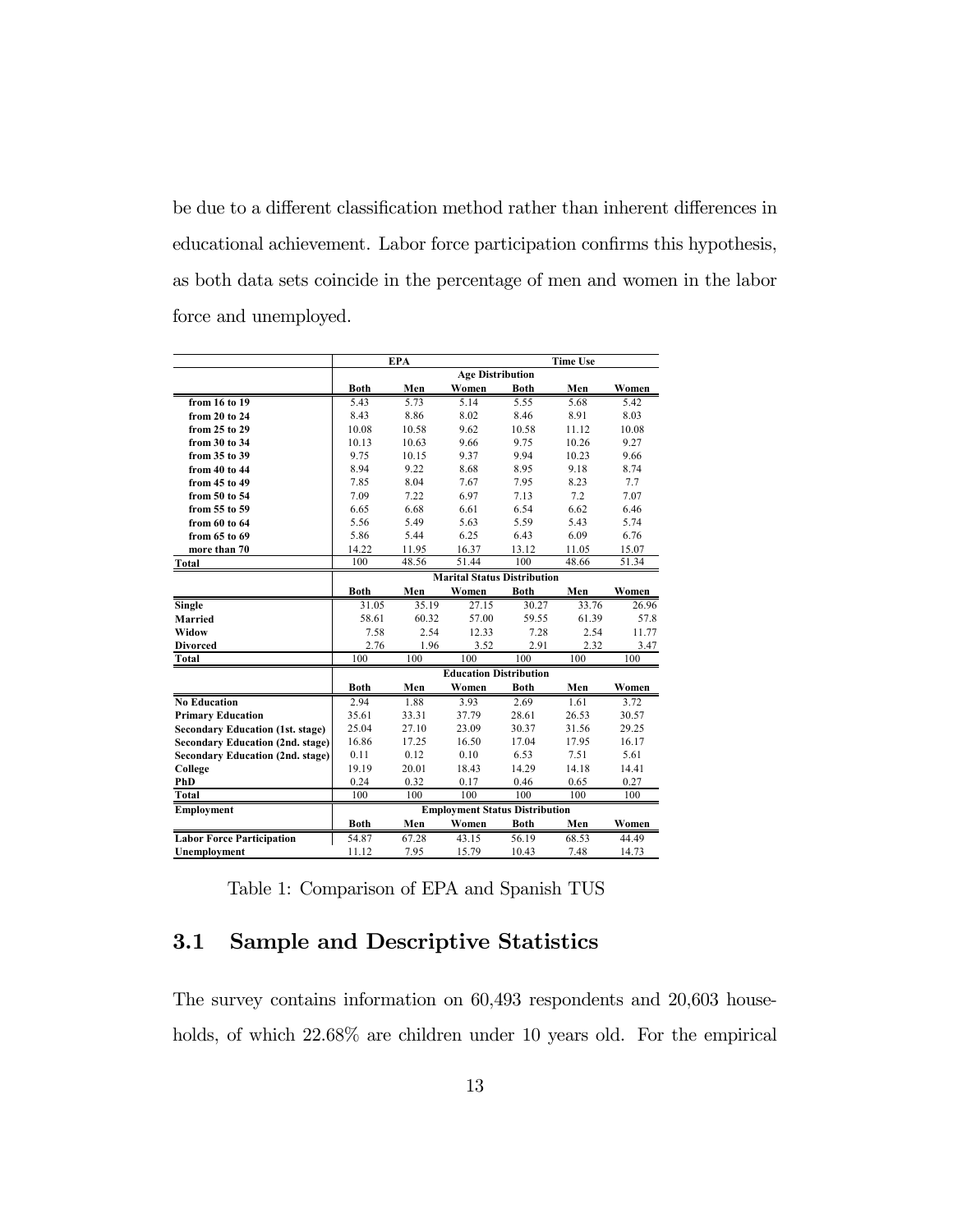analysis in Section 5 we restrict the sample to those individuals between 20 and 65 who are married (8,876 couples). In order to get a clear representation of time use, we restrict the sample to those households where both spouses report a *usual day* as in Bonke (Bonke et al., 2005). This leaves us with 6,874 households. we only keep those households where both spouses report positive earnings and work full-time.<sup>7</sup> This leaves a sample of  $2,181$ households. In those regressions where a form of childcare is the dependent variable we restrict the sample to those households with a child under 15 present (a total of 1,135 households).

Table 2 presents the summary statistics for the socioeconomic variables that are used in the empirical analysis. The average age difference between spouses is 2 years, with males being 42 years old and females 40 years old on average. Following the standard practice in the literature we compute years of completed education from ten different categories provided in the survey.<sup>8</sup> Although education is distributed almost evenly between men and

8Five years of education if the respondent reports primary studies or lower, eight years of education if the respondent reports a EGB degree, ten years of education if the respondent reports a FPI degree, twelve years of education if the respondent reports a BUP degree, 13 years of education if the respondent reports a FPII degree, 15 years of educa-

<sup>7</sup> Including one-earner couples is problematic because the procesess governing household decisions is understandably different in the two samples. This suggests that we should not combine one and two-earner households in the same regressions. Furthermore we can offer no useful exclusion restrictions to impute missing earnigns for those women out of the labor force, since everything that might be used to impute wages already appears in our time use regressions. Results are robust to including all two earner couples.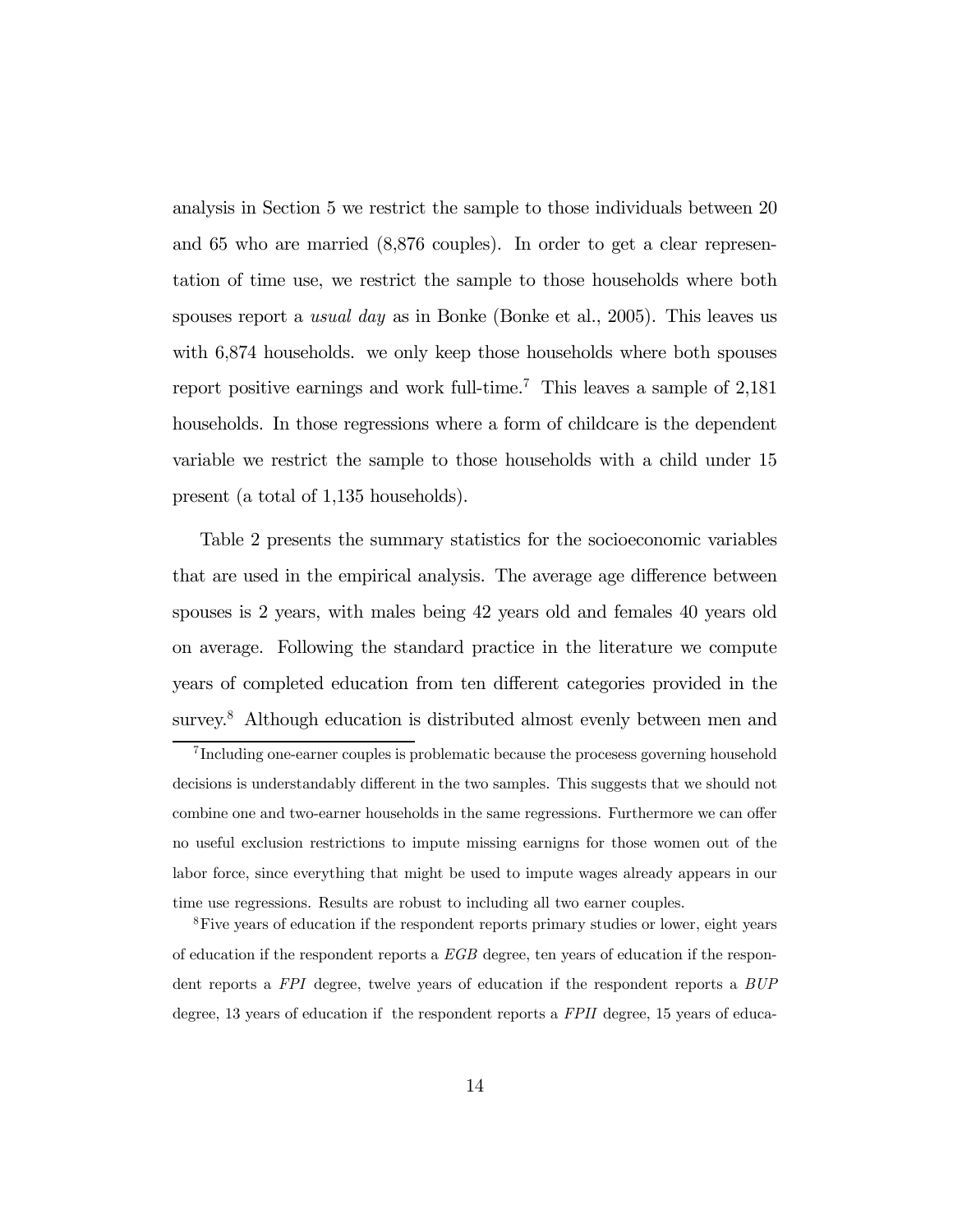women, with women slightly more educated, men tend to work about five hours more than women per week. The Spanish Time Use data does not contain information on hourly wage, but rather net monthly earnings. Net monthly earnings, as well as family income, are reported as a scale rather than as a continuous variable. We see that almost 60% of women have net monthly earnings under 1000 euros, whereas the distribution is more disperse for men. Although women are slightly more educated than men only 4.5% of women versus 10% of men report net monthly earnings above 2000 euros. Family income measures total household income per month. It includes labor as well as non-labor income such as dividends or transfers. We divide it in three categories: below 1500 euros, between 1500 and 3000 and higher than 3000 euros. We observe that the majority of households (about 60%) fall in the intermediate category, with about 20% falling in the other two categories. The average number of children living in the household is around 1.35, which is very similar to the Spanish total fertility rate.<sup>9</sup> About  $40\%$  of our sample have children between 5 and 14 years old and about 25% of households report having children less or equal than 4 years of age (this is almost  $50\%$  of the sample when only households with children are considered).

tion if the respondent reports a Diplomatura or a 3-year university degree and 17 years of education if the respondent reports a Licenciatura or a 5-year university degree.

<sup>9</sup>Although we only have information on children living in the household, the fact that children leave the parental home at a late age in Spain makes this variable a closer approximation to the actual number of children.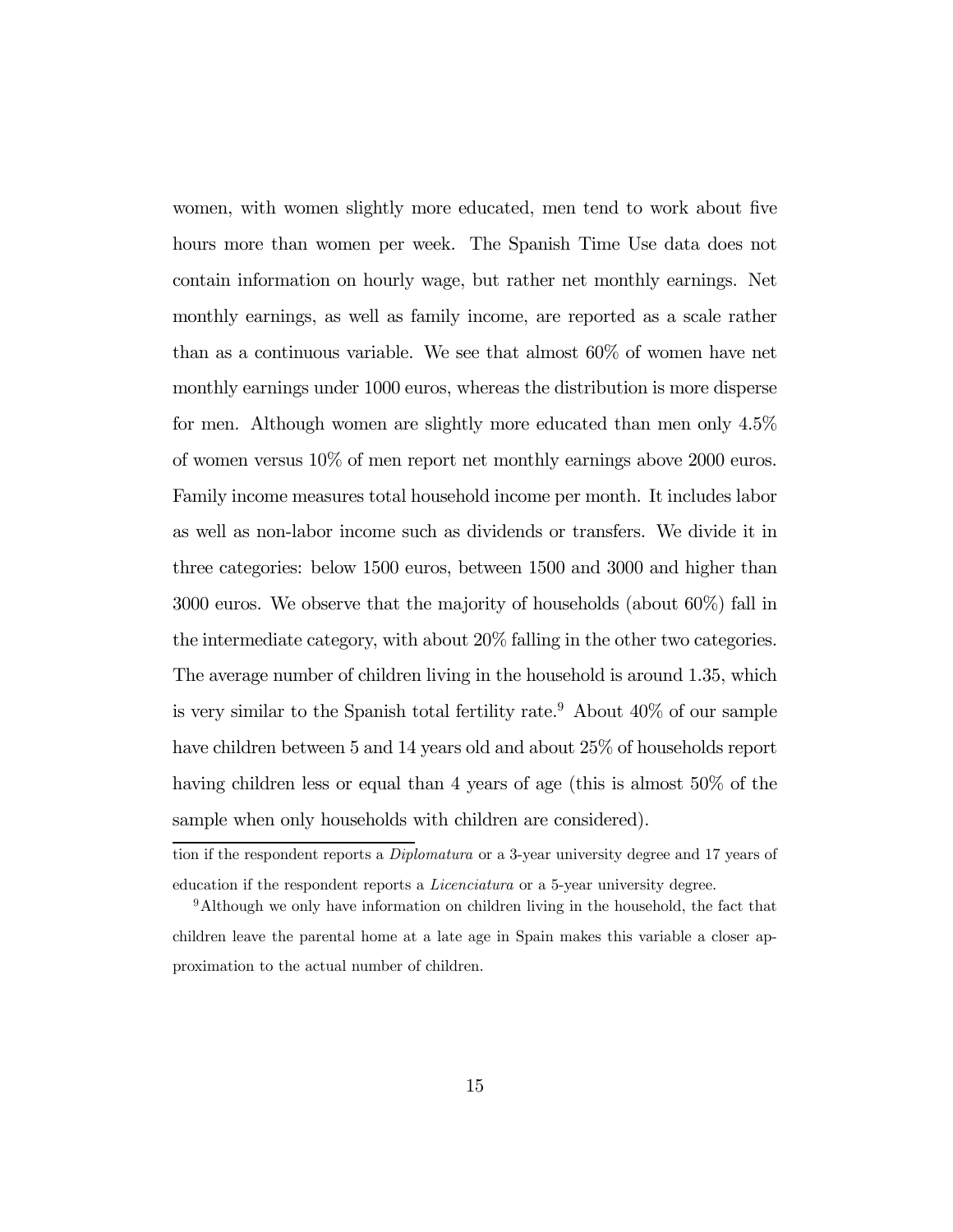|                                                        |        | <b>ALL SAMPLE</b> |        | <b>SAMPLE OF PARENTS</b> |
|--------------------------------------------------------|--------|-------------------|--------|--------------------------|
| <b>Demographic and Economic Variables</b>              | Mean   | Std. Dev.         | Mean   | Std. Dev.                |
| Wife's age                                             | 39.66  | 8.37              | 37.48  | 5.43                     |
| Husband's age                                          | 41.88  | 8.85              | 39.63  | 6.10                     |
| Wife's years of study                                  | 11.06  |                   | 11.49  | 3.80                     |
| Husband's years of study                               | 10.69  |                   | 11.07  | 3.79                     |
| Wife's usual weekly hours of work                      | 35.74  | 7.85              | 34.86  | 8.32                     |
| Husband's usual weekly hours of work                   | 39.03  | 4.43              | 39.00  | 3.94                     |
| No. of children                                        | 1.36   | 0.98              | 1.78   | 0.74                     |
| No. of children 0-2                                    | 9.12%  |                   | 17.96% |                          |
| No. of children 2-4                                    | 14.37% |                   | 28.32% |                          |
| No. of children 5-14                                   | 38.49% |                   | 75.82% |                          |
| No. of children $+15$ (men)                            | 23.91% |                   | 12.09% |                          |
| No. of children +15 (women)                            | 23.48% |                   | 12.88% |                          |
| <b>Household members</b>                               | 3.45   | 1.02              | 3.84   | 0.79                     |
| No. Rooms                                              | 4.43   | 1.21              | 4.49   | 1.21                     |
| Wife's earnings less than 500 $\epsilon$               | 16.93% |                   | 16.89% |                          |
| Wife's earnings between 500 and 999.99 $\epsilon$      | 43.41% |                   | 43.24% |                          |
| Wife's earnings between 1000 and 1499.99 $\epsilon$    | 25.71% |                   | 24.93% |                          |
| Wife's earnings between 1500 and 1999.99 $\epsilon$    | 9.48%  |                   | 10.68% |                          |
| Wife's earnings between 2000 and 2499.99 $\epsilon$    | 3.03%  |                   | 2.50%  |                          |
| Wife's earnings between 2500 and 2999.99 $\epsilon$    | 0.59%  |                   | 92.08% |                          |
| Wife's earnings above 3000 $\epsilon$                  | 0.85%  |                   | 85.42% |                          |
| Husband's earnings less than 500 $\epsilon$            | 2.97%  |                   | 2.62%  |                          |
| Husband's earnings between 500 and 999.99 $\epsilon$   | 29.60% |                   | 28.43% |                          |
| Husband's earnings between 1000 and 1499.99 $\epsilon$ | 42.64% |                   | 43.43% |                          |
| Husband's earnings between 1500 and 1999.99 $\epsilon$ | 14.67  |                   | 14.65  |                          |
| Husband's earnings between 2000 and 2499.99 $\epsilon$ | 5.42%  |                   | 5.68%  |                          |
| Husband's earnings between 2500 and 2999.99 $\epsilon$ | 1.97%  |                   | 2.15%  |                          |
| Husband's earnings above 3000 $\epsilon$               | 2.71%  |                   | 3.04%  |                          |
| Family income under 1500 $\epsilon$                    | 17.62% |                   | 18.38% |                          |
| Family income between 1500 and 3000 $\epsilon$         | 60.26% |                   | 60.98% |                          |
| Family income above 3000 $\epsilon$                    | 22.13% |                   | 20.65% |                          |
| <b>Number of observations</b>                          |        | 2,008             |        | 1044                     |

### Table 2: Summary statistics. Socioeconomic Variables

Table 3 shows the time devoted to different housework activities. We follow the Spanish TUS classification when defining housework. Our housework variable is reported in daily minutes and includes time devoted to cooking, cleaning, mending and maintenance of clothes, gardening and pets, household maintenance and repairs, shopping, and household management. We also include any transport time needed to undertake any of these activities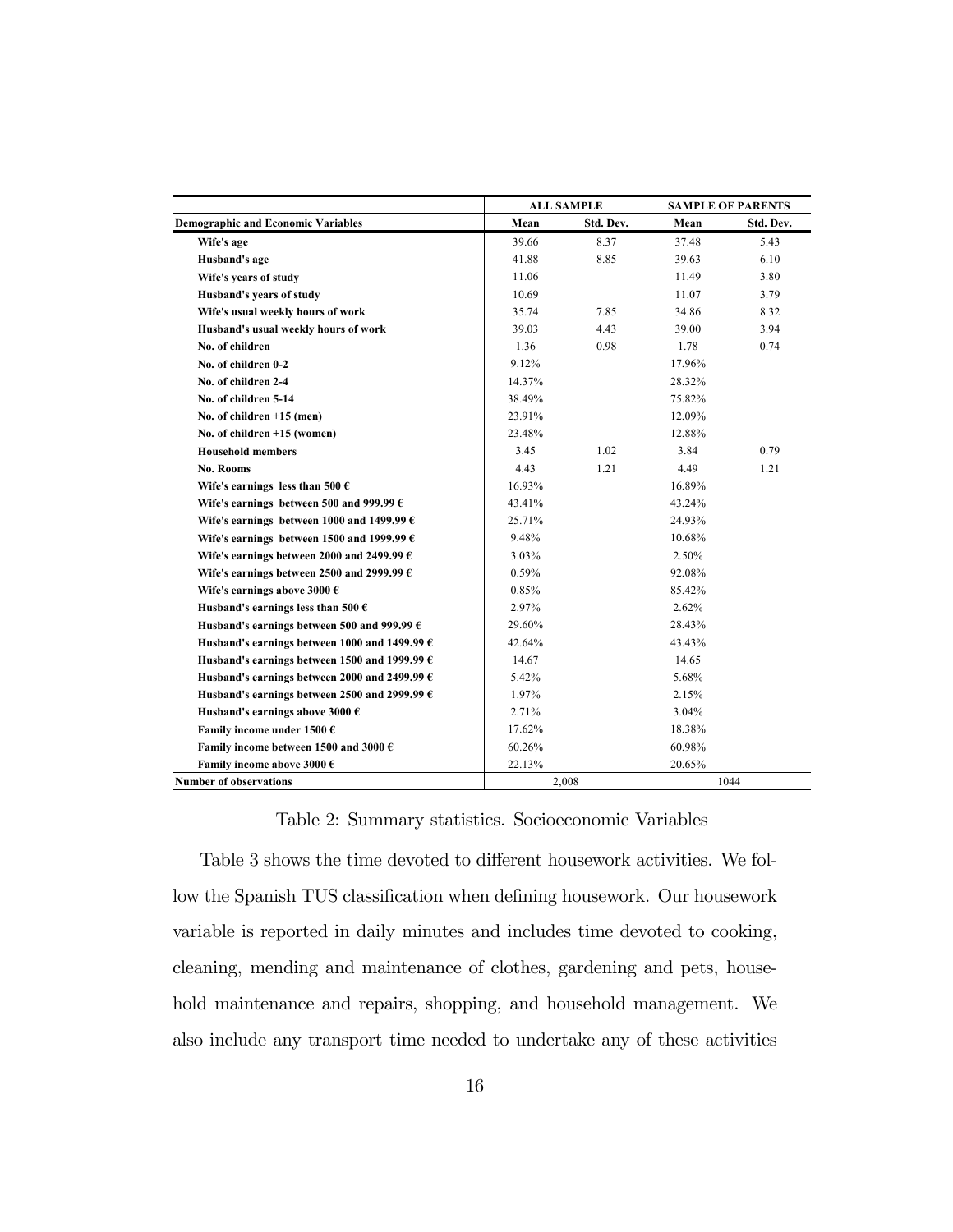(for example, we record as shopping any time spent driving to the supermarket). Appendix A presents a full description of activities in each category. The majority of women (99.17%) undertake some housework activity and spend an average of 217 minutes per day on household chores. The percentage of men that report engaging in any type of housework drops down to 77.63%, with an average time of 112 minutes per day. Thus, women spend double the time in household chores than men. The specialization within the household is not only with respect to total time, but also with respect to the type of activity. Consistent with other studies, women concentrate on routine housework, such as cooking and cleaning, whereas men are more active in sporadic tasks such as gardening, maintenance and repairs (Hersch and Stratton, 2000). These latter tasks are also the ones that require less time.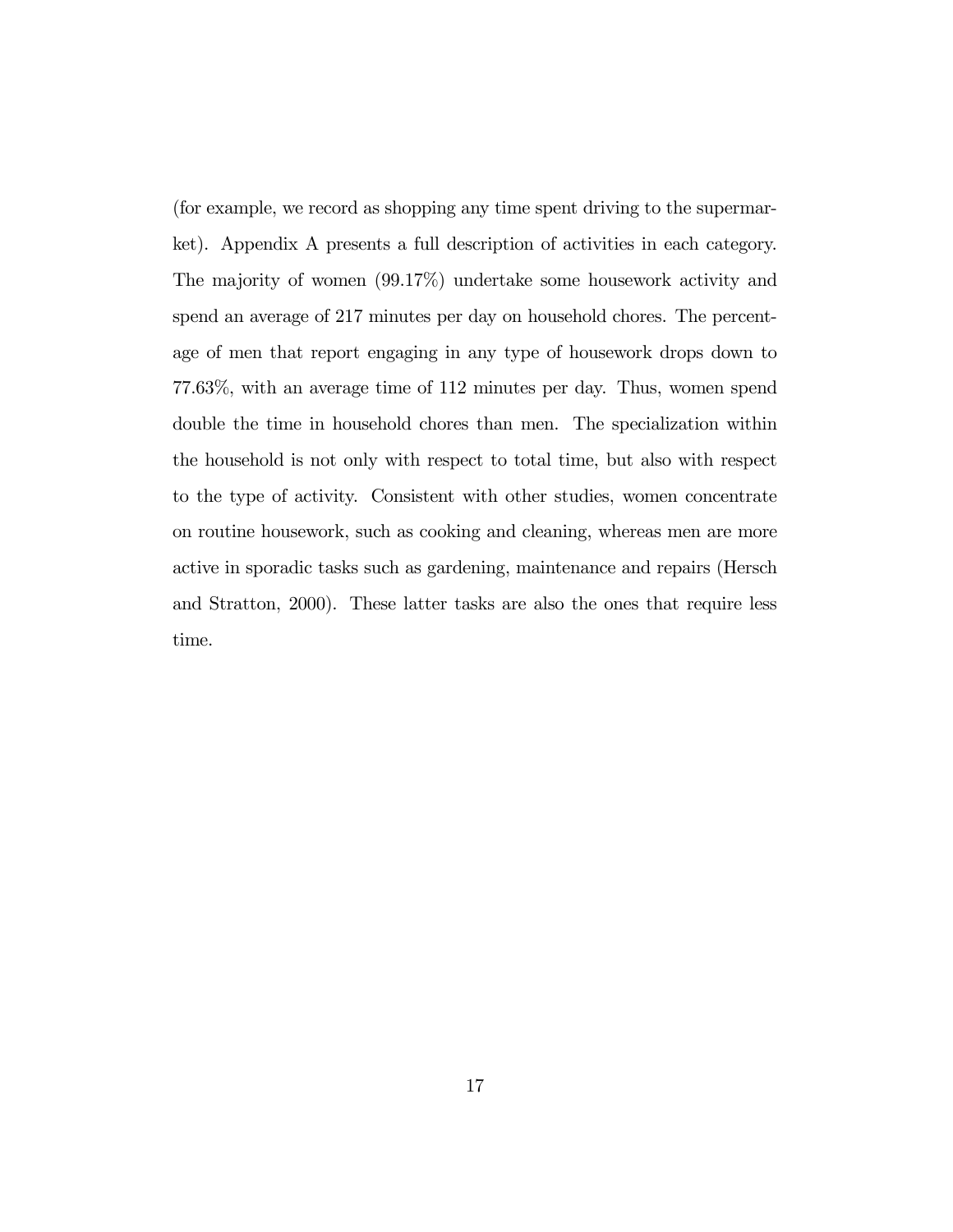|                                  |               | <b>ALL SAMPLE</b> |           |               | <b>SAMPLE OF PARENTS</b> |           |  |
|----------------------------------|---------------|-------------------|-----------|---------------|--------------------------|-----------|--|
| Housework time (minutes per day) | $\frac{0}{0}$ | Mean              | Std. Dev. | $\frac{0}{0}$ | Mean                     | Std. Dev. |  |
| Wife:                            |               |                   |           |               |                          |           |  |
| <b>Total Housework</b>           | 99.17%        | 217.01            | 124.04    | 98.90%        | 216.87                   | 120.58    |  |
| Cooking                          | 94.34%        | 94.60             | 55.93     | 94.55%        | 94.43                    | 54.01     |  |
| Cleaning                         | 83.00%        | 72.21             | 55.88     | 83.19%        | 73.61                    | 55.35     |  |
| Clothes                          | 46.34%        | 53.08             | 41.83     | 49.00%        | 51.15                    | 39.38     |  |
| Gardening and Pets               | 7.73%         | 48.89             | 51.13     | 5.01%         | 45.47                    | 69.28     |  |
| Maintenance and Repairs          | 2.30%         | 58.27             | 71.27     | 2.60%         | 42.19                    | 42.60     |  |
| Shopping                         | 49.74%        | 72.21             | 56.19     | 49.64%        | 71.05                    | 59.51     |  |
| Household Management             | 0.96%         | 41.24             | 44.05     | 0.90%         | 28.37                    | 19.79     |  |
| Husband:                         |               |                   |           |               |                          |           |  |
| <b>Total Housework</b>           | 77.63%        | 111.72            | 98.91     | 78.87%        | 110.66                   | 101.03    |  |
| Cooking                          | 61.57%        | 46.50             | 37.15     | 64.85%        | 47.01                    | 36.95     |  |
| Cleaning                         | 37.16%        | 49.68             | 52.81     | 36.66%        | 52.59                    | 60.51     |  |
| Clothes                          | 4.79%         | 33.67             | 42.32     | 6.28%         | 34.02                    | 48.53     |  |
| Gardening and Pets               | 11.77%        | 81.33             | 82.00     | 9.70%         | 80.12                    | 91.54     |  |
| Maintenance and Repairs          | 7.29%         | 67.23             | 72.34     | 7.86%         | 66.51                    | 76.33     |  |
| Shopping                         | 29.88%        | 76.48             | 61.89     | 30.14%        | 72.26                    | 61.65     |  |
| Household Management             | 1.90%         | 36.31             | 34.03     | 1.74%         | 34.47                    | 28.24     |  |
| Childcare (minutes per day)      |               |                   |           |               |                          |           |  |
| Wife:                            |               |                   |           |               |                          |           |  |
| Childcare1                       |               |                   |           | 78.20%        | 130.94                   | 99.32     |  |
| Childcare2                       |               |                   |           | 79.66%        | 143.84                   | 111.48    |  |
| Childcare routine                |               |                   |           | 83.98%        | 261.42                   | 179.90    |  |
| Husband:                         |               |                   |           |               |                          |           |  |
| Childcare1                       |               |                   |           | 60.58%        | 95.07                    | 78.49     |  |
| Childcare2                       |               |                   |           | 62.33%        | 104.88                   | 91.34     |  |
| Childcare routine                |               |                   |           | 75.48%        | 161.89                   | 135.39    |  |
| <b>Household Technology</b>      |               |                   |           |               |                          |           |  |
| Microwave                        | 84.59%        |                   |           | 85.99%        |                          |           |  |
| Dishwasher                       | 52.87%        |                   |           | 56.29%        |                          |           |  |
| Washing machine                  | 99.35%        |                   |           | 99.85%        |                          |           |  |
| Dryer                            | 26.71%        |                   |           | 30.07%        |                          |           |  |
| Fridge                           | 99.31%        |                   |           | 99.68%        |                          |           |  |
| Independent freezer              | 26.65%        |                   |           | 27.71%        |                          |           |  |
| <b>Outside Help</b>              |               |                   |           |               |                          |           |  |
| Meal preparation                 | 6.59%         |                   |           | 8.55%         |                          |           |  |
| Household Mainteinance           | 18.70%        |                   |           | 22.26%        |                          |           |  |
| Clothes                          | 4.26%         |                   |           | 5.33%         |                          |           |  |
| Gardening and pets               | 95.00%        |                   |           | 1.14%         |                          |           |  |
| Repairs                          | 1.73%         |                   |           | 1.93%         |                          |           |  |
| Household shopping               | 2.67%         |                   |           | 2.92%         |                          |           |  |
| Household management             | 1.33%         |                   |           | 1.46%         |                          |           |  |
| Childcare                        | 22.72%        |                   |           | 43.99%        |                          |           |  |
| Paid housekeeper                 | 19.97%        |                   |           | 26.25%        |                          |           |  |
| <b>Number of observations</b>    |               |                   | 2,008     |               |                          | 1044      |  |

Table 3: Summary Statistics. The Division of Housework and Childcare Time.

Childcare time is separately reported for those households where a child is present. We first define *childcare1* as all childcare reported as a primary activity. The variable childcare1 measures the time devoted to childcare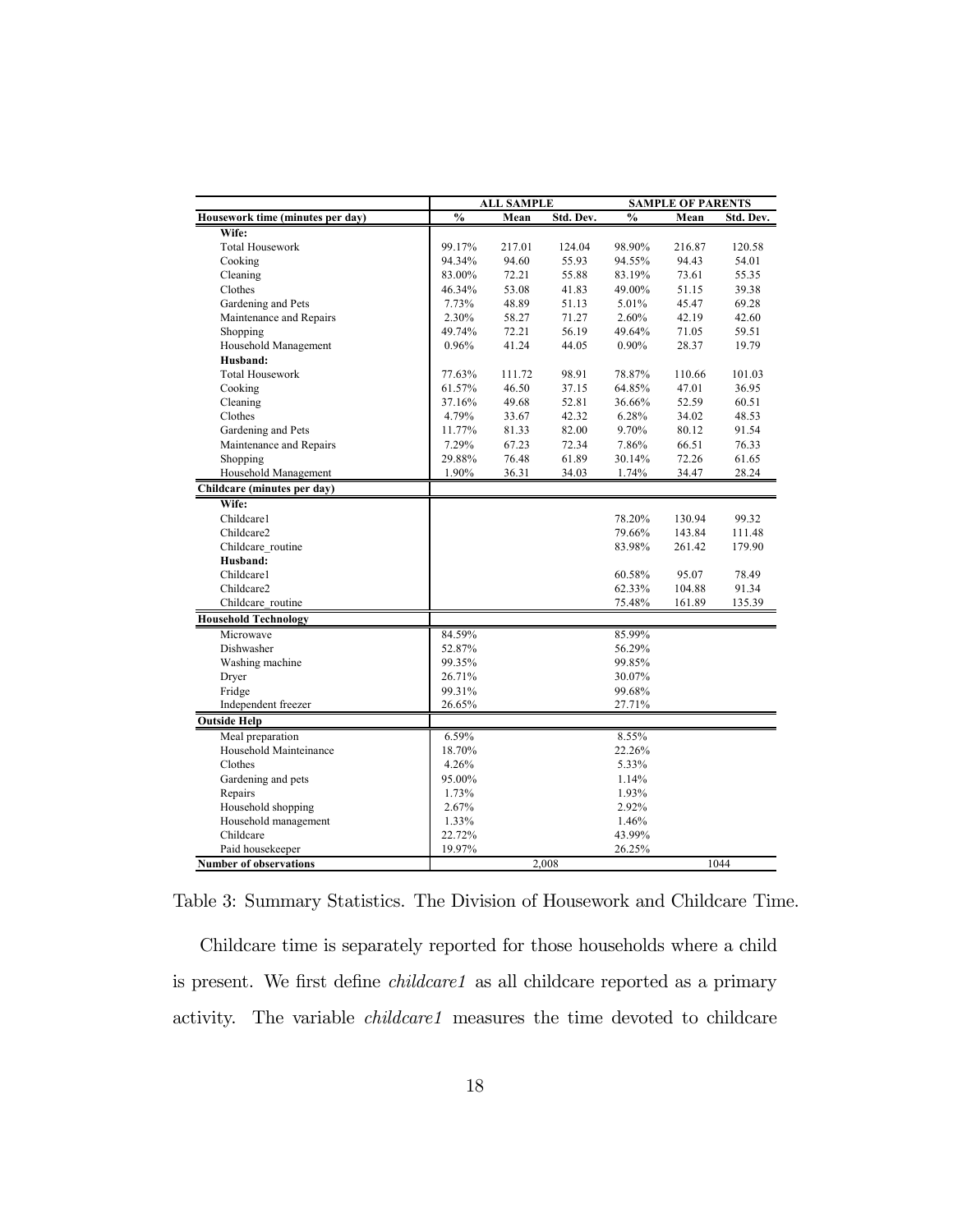activities during the designated day (dressing them up, helping them to eat, playing with them, riding them to school, etc.) as long as it is reported as a primary activity. The Spanish TUS collects information on primary as well as secondary activities. I.e individuals may report whether they are doing two activities at the same time and which activity is the primary or the secondary one. It is well known that childcare reported as primary activity is significantly biased downwards (Bianchi, 2000) and (Folbre et al., 2004). In order to get a more accurate representation of childcare we look at both, primary and secondary activities reported as childcare, and construct childcare2. Evidence from comparing childcare measures in the ATUS to previous American time use surveys show that childcare as both primary and secondary activities continues to underestimate total amount devoted to childcare (Bianchi et al., 2006). We use information on whether a child was present or not to construct a third measure of childcare childcare3.

Table 3 also presents some indicators of household technology as well as of incidence of housework outsourcing. We see that almost all households have a microwave, a washing machine and a fridge. However only about half have a dishwasher and about 25% have a dryer or an independent freezer. The commonly outsourced household activities are cooking and cleaning, with a percentage of  $7\%$  and  $19\%$  respectively.<sup>10</sup> Also  $23\%$  of households outsource

<sup>&</sup>lt;sup>10</sup>The question is whether the person being interviewed received any outside help in the last four weeks, where outside help is defined as help from a person, and not from a company or the public administration. This might explain low reported outsourcing levels for some activities such as repairs or maintenance.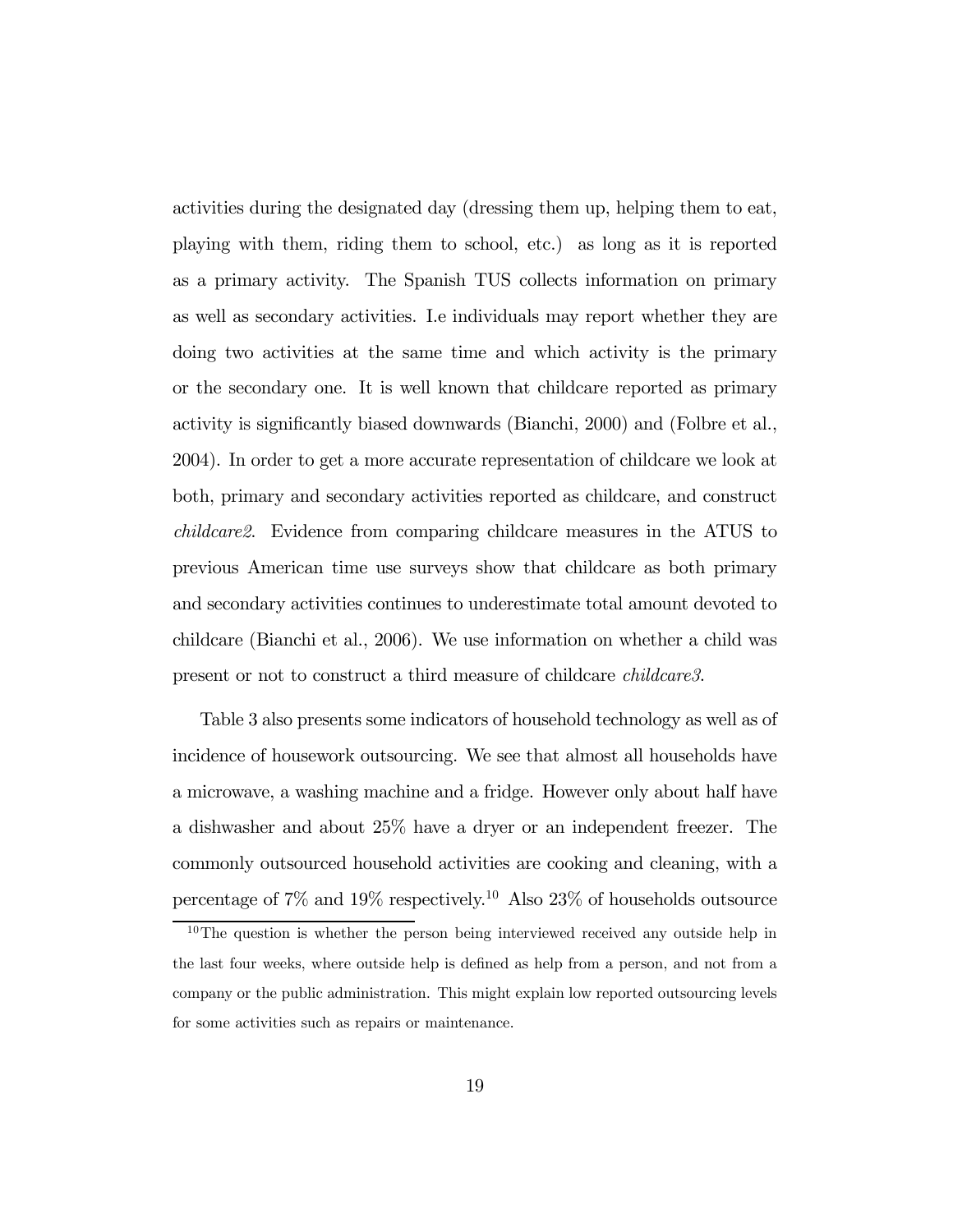some type of childcare. Other activities that are outsourced are shopping and clothes repair, with about 4% of households outsourcing these services. In turn, household outsourcing levels are relatively low, which stresses the importance of substitution of time among household members rather than between the household and the market.

Table 4 shows daily minutes devoted to housework activities by men and women in our sample when a wife's relative earnings are higher, equal and lower than her husband's. The majority of women have lower earnings than their husbands with a relatively small fraction of women having higher earnings than their husbands. Women devote less time to housework activities as her relative earnings increase: 228 minutes when they earn less, 205 when they earn the same and 188 when they earn more. Men's housework time increases from 82 to 92 minutes as women's earnings increase but decrease again to 86 minutes when women earnings increase beyond men's earnings. When looking at women's share of housework time over total housework time in the household (defined as a sum of both spouses housework time) we observe that it decreases as relative earnings increase. On average, a woman's share of total housework time is .75 when she earns less than her husbands, .71 when she earns the same and .68 when she earns more. Thus, similar to PSID evidence, even women contributing to more than 50% of the household income engage in more than  $50\%$  of household production. Another interesting point is that the rate at which a woman's relative share of housework decreases is lower as her relative earnings increase. Childcare1 seems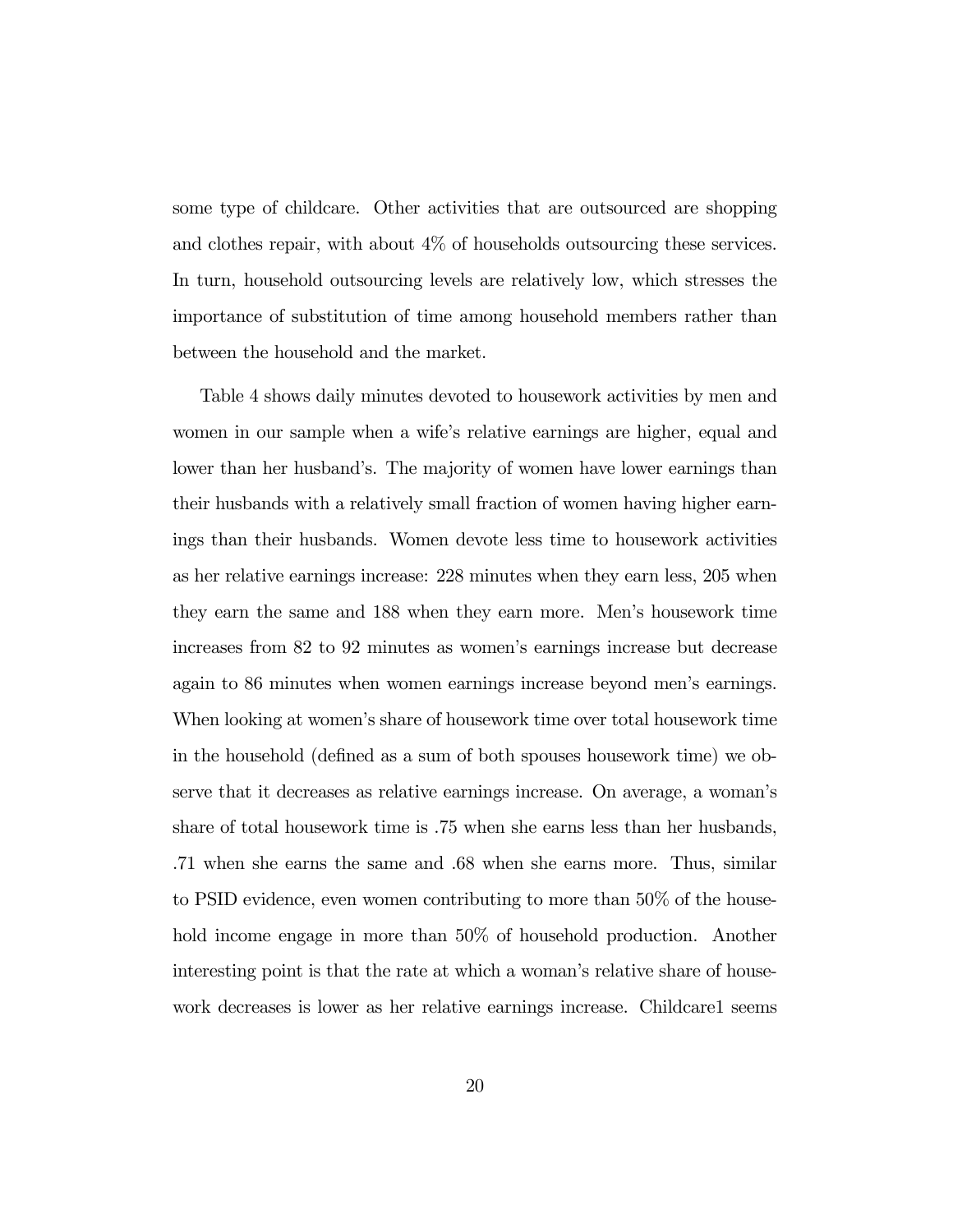to slightly decrease for women and increase for men as relative earnings go up, whereas childcare2 slightly increases. A possible explanation for the fact that relative time in childcare2 increases as female relative earnings increase might be that childcare reported as secondary activity is conceptually closer to leisure rather than housework. In turn, the fact that a woman's relative share of housework decreases at a lower pace for high earning women and that childcare vary little with relative earnings suggest the presence of social constraints associated to the division of household labor due to imperfect commitment processes.

|                                | Minutes of housework per day             |                              |                       |      |  |
|--------------------------------|------------------------------------------|------------------------------|-----------------------|------|--|
| Net monthly earnings           | observations<br>Wife<br>Husband<br>ratio |                              |                       |      |  |
| Wife earns less than husband   | 228.38                                   | 82.36                        | 0.7596                | 1017 |  |
|                                | (126.43)                                 | (98.97)                      | (.2226)               |      |  |
| Wife earns the same as husband | 205.07                                   | 92.30                        | 0.7153                | 792  |  |
|                                | (124.44)                                 | (101.86)                     | (.2447)               |      |  |
| Wife earns more than husband   | 188.78                                   | 86.90                        | 0.6831                | 199  |  |
|                                | (112.81)                                 | (84.11)                      | (.2442)               |      |  |
|                                |                                          |                              | Minutes of childcare1 |      |  |
| Wife earns less than husband   | 97.92                                    | 51.59                        | 0.6777                | 515  |  |
|                                | (99.96)                                  | (72.48)                      | (.3101)               |      |  |
| Wife earns the same as husband | 107.93                                   | 62.44                        | 0.6531                | 423  |  |
|                                | (107.80)                                 | (78.98)                      | (.2977)               |      |  |
| Wife earns more than husband   | 103.1147                                 | 69.5                         | 0.6359                | 106  |  |
|                                | (99.70)                                  | (86.82)                      | (.2912)               |      |  |
|                                | <b>Minutes of childcare2</b>             |                              |                       |      |  |
| Wife earns less than husband   | 109.55                                   | 58.16                        | 0.6765                | 515  |  |
|                                | (109.49)                                 | (81.88)                      | (.3132)               |      |  |
| Wife earns the same as husband | 118.65                                   | 72.32                        | 0.6409                | 423  |  |
|                                | (120.19)                                 | (94.32)                      | (.3009)               |      |  |
| Wife earns more than husband   | 124.47                                   | 74.84                        | 0.6659                | 106  |  |
|                                | (122.46)                                 | (92.06)                      | (.2820)               |      |  |
|                                |                                          |                              |                       |      |  |
|                                |                                          | Minutes of childcare routine |                       |      |  |
| Wife earns less than husband   | 218.96                                   | 115.54                       | 0.6603                | 515  |  |
|                                | (199.89)                                 | (134.91)                     | (.2612)               |      |  |
| Wife earns the same as husband | 224.56                                   | 130.78                       | 0.6521                | 423  |  |
|                                | (181.24)                                 | (137.15)                     | (.2360)               |      |  |
| Wife earns more than husband   | 201.57                                   | 121.92                       | 0.6339                | 106  |  |
|                                | (179.46)                                 | (143.54)                     | (.2506)               |      |  |

Table 4: Relative Earnings and Relative Housework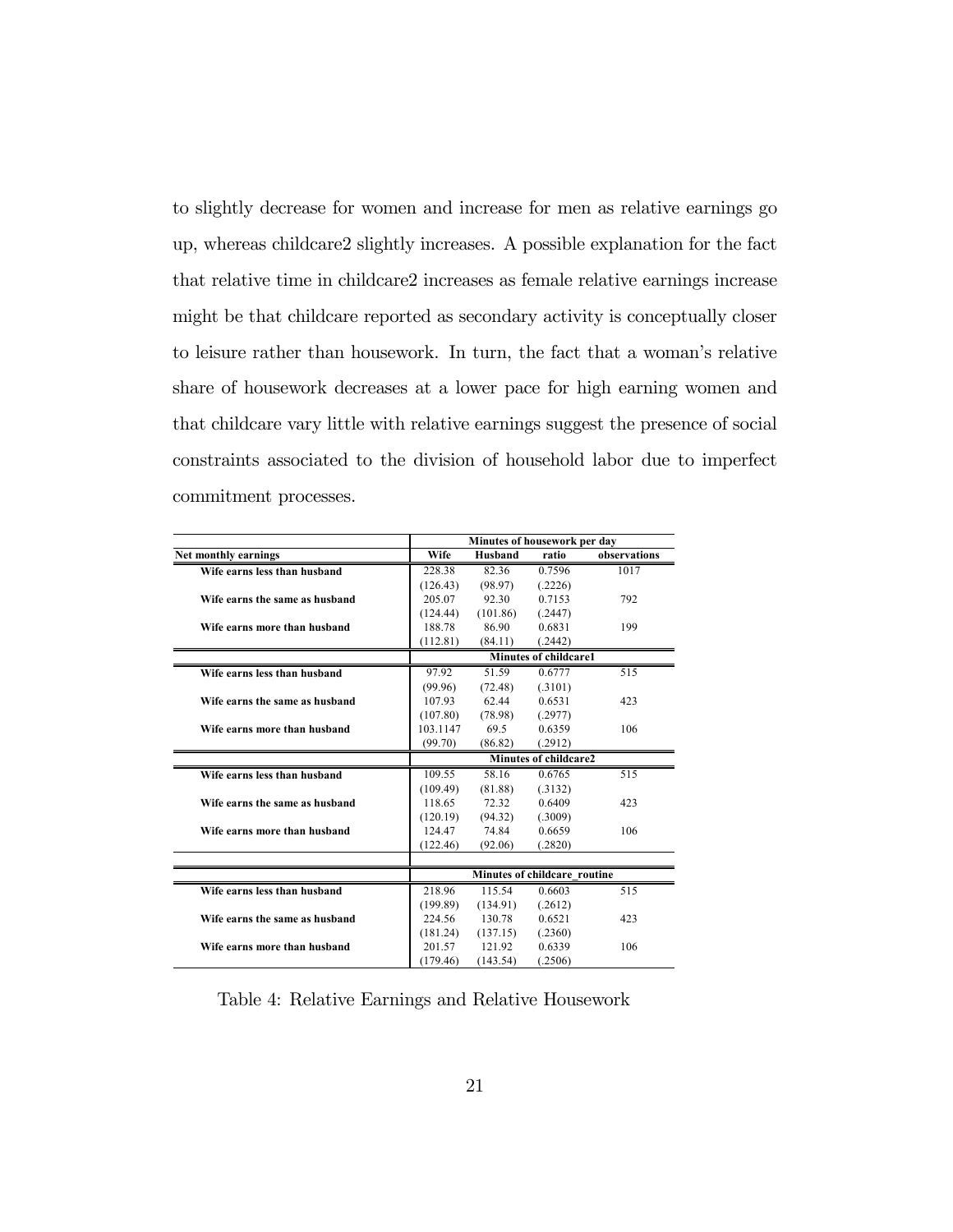# 4 Empirical Specification

We use the following linear regression equation to test the presence of imperfect commitment associated to the household division of labor.

$$
h_i = w_{i0}\beta_0 + w_{i1}\beta_1 + X_i\gamma + \varepsilon_i \tag{6}
$$

where the dependent variable of interest is the share of female housework in a given household i as  $h_i = \frac{H_{i,f}}{H_{i,f} + H_{i,m}}$ , for  $H_{i,f}$  and  $H_{i,m}$  the wife and the husband's housework time in household  $i$ . We report weighted Tobit estimators. A Tobit specification is preferable given that there are a lot of men that report zero time in housework and thus this ratio is truncated at value 1.

The Spanish Time Use data does not contain information on hourly wages. We use net monthly earnings and create two indicator variables for when the wife has the same earnings as the husband and when she earns more than the husband. Using earnings in the right hand side is problematic since hours of work are jointly determined with hours of housework. We account for this potential bias by reducing the sample to those couples where both partners work full time.<sup>11</sup> The coefficients of interests are  $\beta_0$  and  $\beta_1$ , where  $w_{i0}$  is an indicator variable that takes value 1 if spouses have the same monthly earnings and 0 otherwise and  $w_{i0}$  is an indicator variable that takes value 1 if the wife's earnings are greater than the husband's and 0 otherwise.

<sup>&</sup>lt;sup>11</sup>Results are robust to especifications that include all dual earner couples and control for the number of hours work.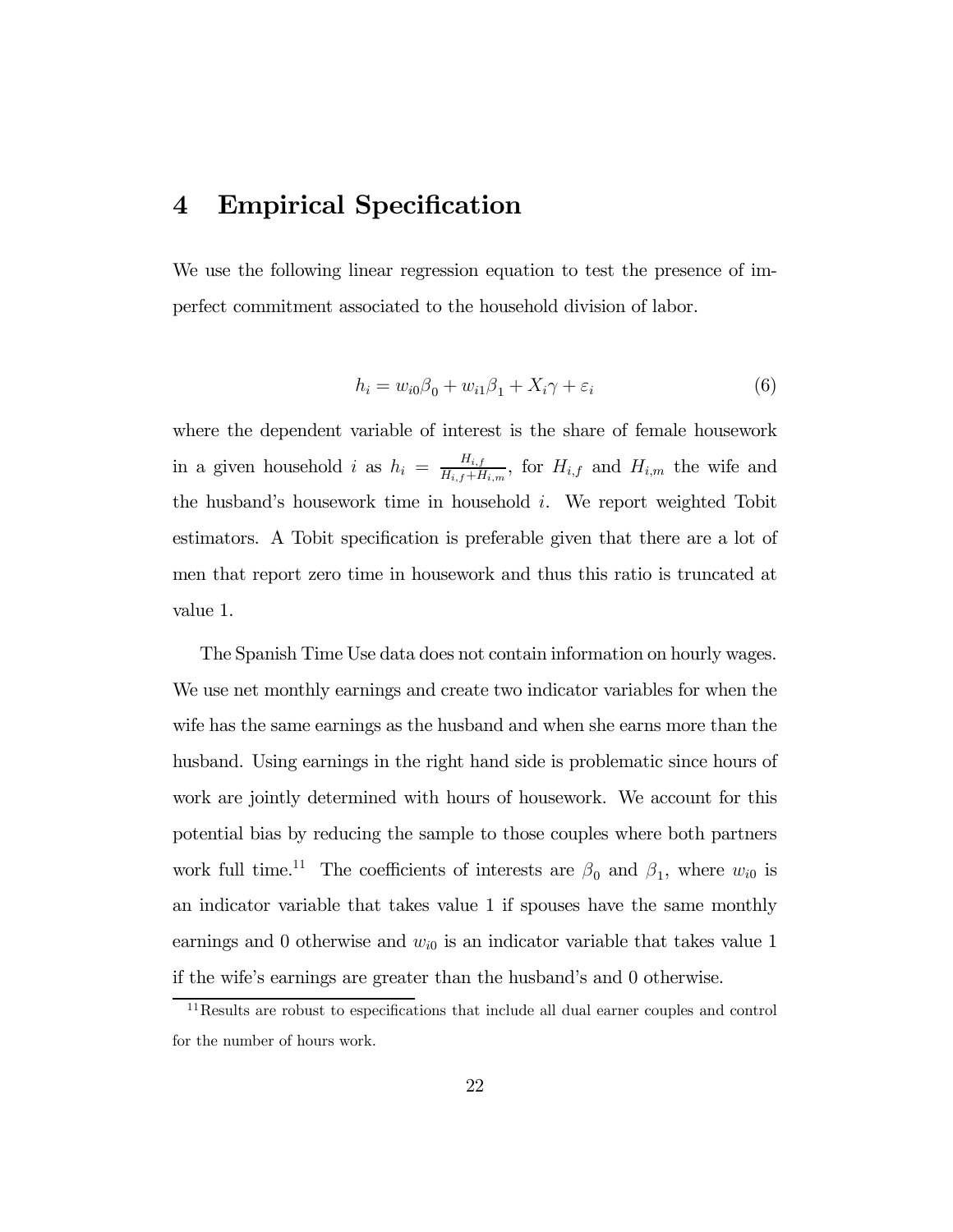Variables in  $X_i$  include household income, spouses age and education, household composition (number of people in the household, age and number of children), the number of rooms in the house and regional dummies. We also control for household production technology by controlling for the presence of a microwave and other devices that might affect spouses' productivity in household goods. Finally we also include whether the household receives any external help (paid or unpaid) in the provision of household services.

If imperfect commitment is the underlying cause for binding social constraints in the division of household labor, and different household activities are subject to different imperfect commitment problems, we would expect the constraint to be different for different types of household production activities. Consider two types of household production activities, activity k and activity j. If activity  $k$  is more prone to suffer from imperfect commitment processes due, for example, to the inexistence of credible threats (such is the case for caring activities) then we would expect that the social constraint binds for lower relative female wages for activity  $k$  than what it does for activity j, i.e.  $\overline{w}_k < \overline{w}_j$  for any household i. We test this hypothesis by running equation (6) for different household activities:

$$
h_{ik,f} = w_{ikf}^{low} \beta_{kf}^{low} + w_{ikf}^{high} \beta_{kf}^{high} + w_{ikm} \beta_{km} + X_{ik} \gamma_k + \varepsilon_{ik}
$$
 (7a)

$$
h_{ij,f} = w_{ij,f}^{low} \beta_f^{low} + w_{ijf}^{high} \beta_f^{high} + w_{ijm} \beta_m + X_{ij} \gamma_j + \varepsilon_{jk}
$$
 (7b)

where k and j stand for two different household activities and  $w_{if}^{low}$  and  $w_{if}^{high}$ are two indicator variables that takes the value 1 when a wife's earnings are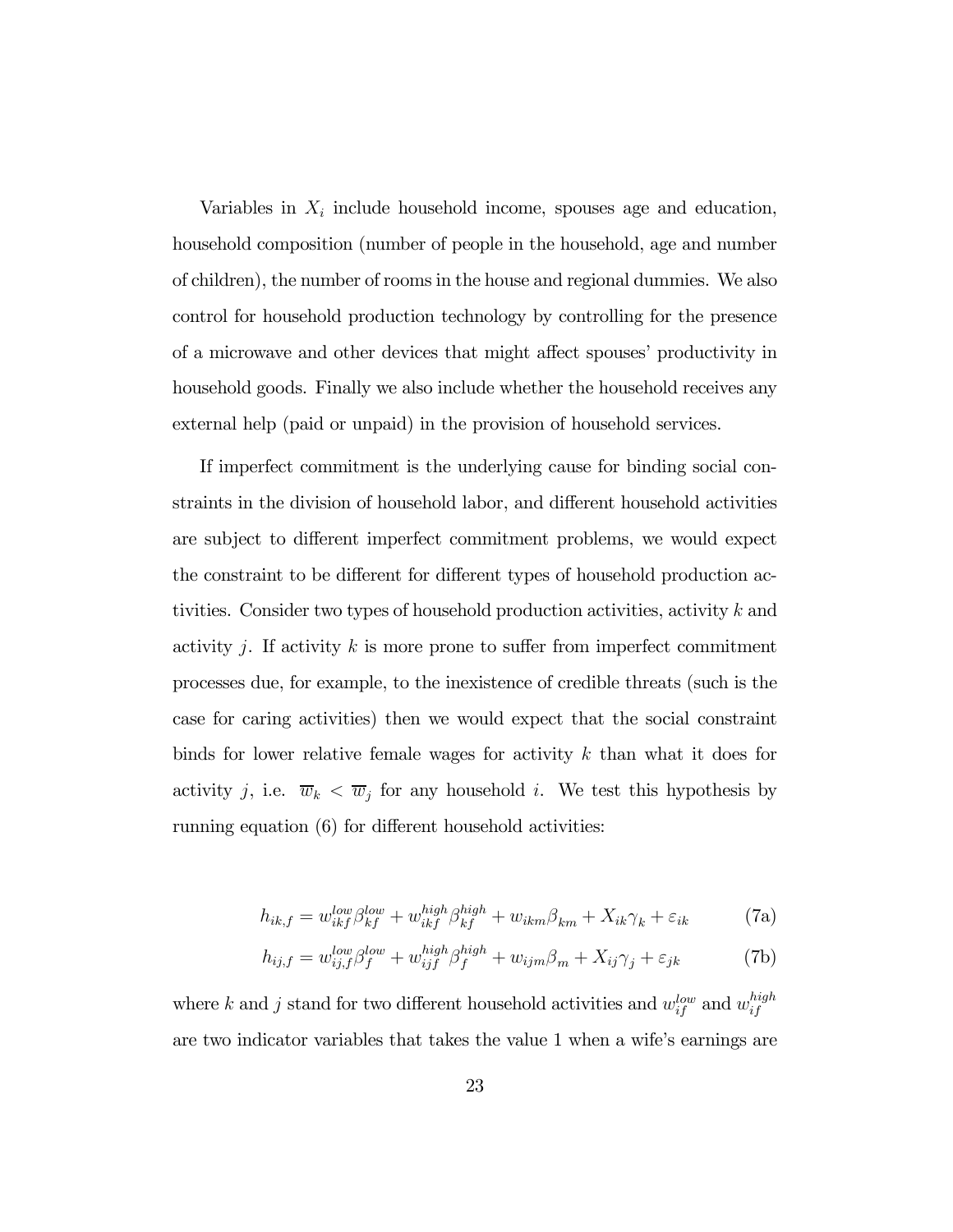equal or higher than her husband's.

### 5 Empirical Results

Table 5 presents the results for the ratio of total daily minutes that the wife spends on housework over the total time that both spouses spend on housework. Consistent with the summary statistics presented above, we observe that this ratio decreases as female relative earnings increase. A wife that earns the same than her husband has a housework share of 5 percentage points lower than for a wife that earns less than her husband. Although 7 percentage points might come across as a very small number, summary statistics show that it might represent as much as 40 minutes of housework per day. Similarly, for a wife that earns more than her husband the ratio is 7 percentage points lower than for a wife that earns less than her husband. Thus, we observe a decrease in the wife's housework share as her relative earnings go up. The results are robust to different specifications that aim to control for household preferences and household production technology. These results seem to be consistent with competitive or bargaining theories of the household. However, results also show that higher earning women are not able to reduce their participation in housework activities at the same rate of lower earning women and that her share of housework is greater than 50%. We interpret these facts as evidence of social constraints on women behavior regarding housework.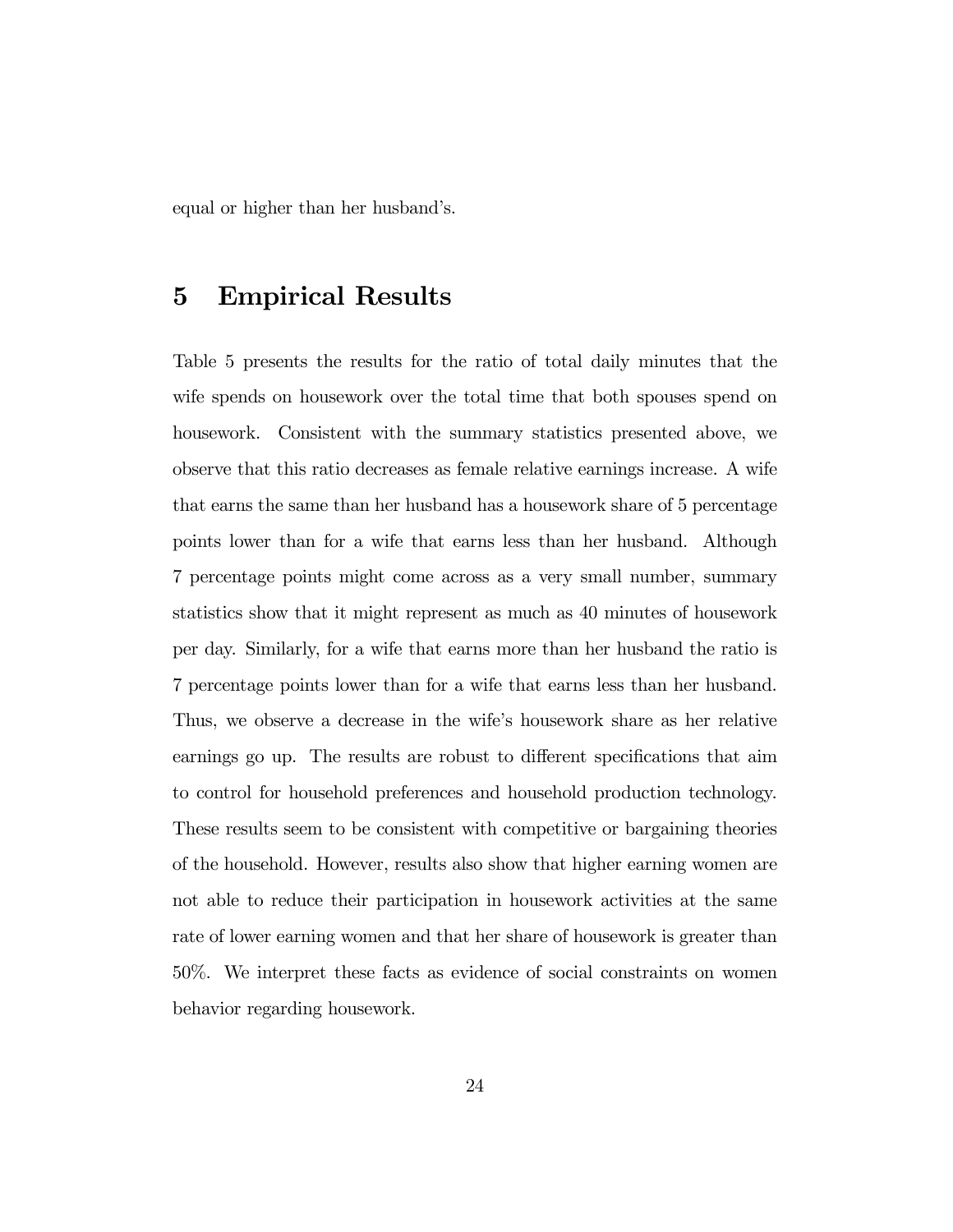| Wife's share of housework time          | (1)          | (2)          | (3)           | (4)          | (5)          | (6)          |
|-----------------------------------------|--------------|--------------|---------------|--------------|--------------|--------------|
| wife earns same as husband              | $-0.05$      | $-0.06$      | $-0.06$       | $-0.05$      | $-0.05$      | $-0.05$      |
|                                         | $(3.69)$ *** | $(3.94)***$  | $(3.98)***$   | $(3.41)***$  | $(3.39)***$  | $(3.37)***$  |
| wife earns more than husband            | $-0.10$      | $-0.10$      | $-0.09$       | $-0.07$      | $-0.07$      | $-0.07$      |
|                                         | $(4.47)$ *** | $(4.28)***$  | $(3.97)$ ***  | $(3.18)***$  | $(3.26)***$  | $(3.21)***$  |
| family rent between 1500 and 3000 $\in$ |              | $-0.06$      | $-0.07$       | $-0.05$      | $-0.04$      | $-0.04$      |
|                                         |              | $(3.24)***$  | $(4.01***$    | $(2.66)***$  | $(2.00)$ **  | $(2.00)$ **  |
| family rent higher than 3000 $\epsilon$ |              | $-0.03$      | $-0.07$       | $-0.01$      | 0.00         | 0.00         |
|                                         |              | (1.24)       | $(3.39)$ ***  | (0.43)       | (0.19)       | (0.19)       |
| wife's age                              |              |              | 0.00          | 0.00         | 0.00         | 0.00         |
|                                         |              |              | $(1.83)^*$    | $(1.80)^*$   | $(2.00)$ **  | $(1.71)^*$   |
| husband's age                           |              |              | 0.00          | 0.00         | 0.00         | 0.00         |
|                                         |              |              | (1.59)        | (0.92)       | (0.63)       | (0.38)       |
| wife's years of education               |              |              |               | $-0.01$      | $-0.01$      | 0.00         |
|                                         |              |              |               | $(2.60)$ *** | $(2.51)$ **  | $(1.93)^*$   |
| husband's years of education            |              |              |               | $-0.01$      | $-0.01$      | $-0.01$      |
|                                         |              |              |               | $(3.15)***$  | $(3.22)***$  | $(3.15)***$  |
| paid housekeeper                        |              |              |               |              |              | $-0.04$      |
|                                         |              |              |               |              |              | (1.33)       |
| region dummies                          |              |              |               |              | yes          | yes          |
| number of memebers in the household     |              |              |               |              |              | 0.04         |
|                                         |              |              |               |              |              | $(5.25)***$  |
| househod technology dummies             |              |              |               |              |              | yes          |
|                                         |              |              |               |              |              |              |
| housework outsourcing dummies           |              |              |               |              |              | yes          |
|                                         |              |              |               |              |              |              |
| week-day observation                    | 0.10         | 0.10         | 0.10          | 0.10         | 0.11         | 0.11         |
|                                         | $(6.54)***$  | $(6.49)$ *** | $(6.88)$ ***  | $(7.17)$ *** | $(7.37)***$  | $(7.72)$ *** |
| constant                                | 0.74         | 0.78         | 0.51          | 0.68         | 0.70         | 0.64         |
|                                         | $(52.31)***$ | $(37.60)***$ | $(13.56)$ *** | $(14.45)***$ | $(14.12)***$ | $(11.01)***$ |
| Observations                            | 2008         | 2008         | 2008          | 2008         | 2008         | 2008         |
| R-squared                               | 0.0351       | 0.0414       | 0.0793        | 0.0981       | 0.118        | 0.1406       |

Table 5: Tobit Estimates. The Division of Housework

We have argued that social constrains upon the division of labor are more likely to arise in situations and activities where it is harder to credibly commit over time allocation. We run the same regression over two separate subsamples: the subsample of couples who filled out the diary on a weekday and the subsample of couples who filled out the diary on a weekendday. We expect that wives and husbands can credible commit during the week, as the tighter schedules imposed by the labor market can be used as a credible threat. However, this is not possible during the weekend when there is more "free" time. We see that whereas the prediction of traditional theories persists during the week, high earning women are constrained during the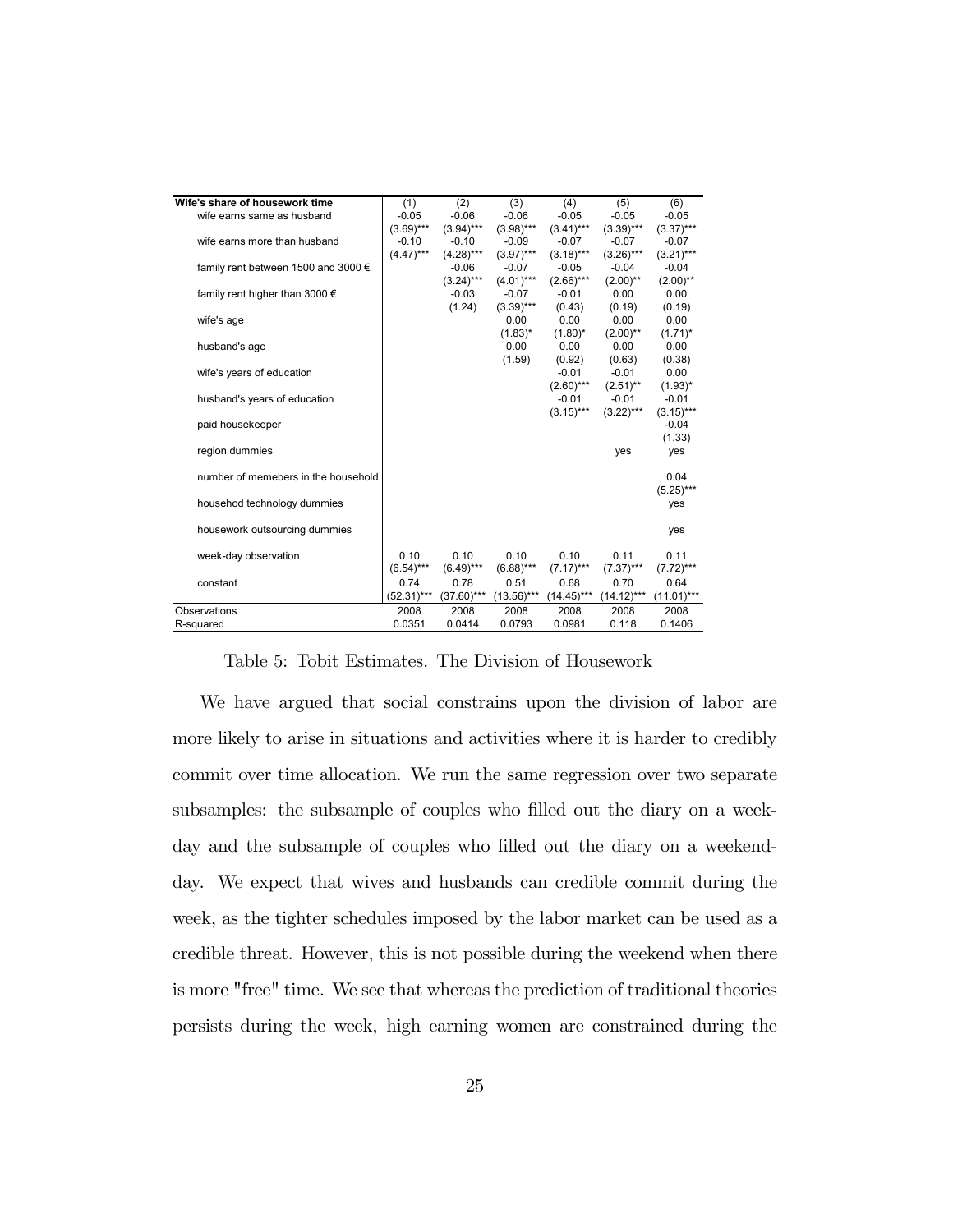weekend. That is, although females earning more than their male partners do reduce the relative share of housework during week-days ( $\beta_0 = -0.4$  and  $\beta_1=-0.8),$  they fail to decrease it further over the weekend  $(\beta_1$  is no longer statistically significant). Thus, the social constraint upon the division of housework seems to become binding for women with high relative earnings during the weekend.

| Wife's share of housework time               | Weekday      | Weekend      |
|----------------------------------------------|--------------|--------------|
| wife earns same as husband                   | $-0.04$      | $-0.07128$   |
|                                              | $(2.06)$ **  | $(2.98)$ *** |
| wife earns more than husband                 | $-0.08$      | $-0.02589$   |
|                                              | $(2.90)$ *** | (0.60)       |
| family rent between 1500 and 3000 $\epsilon$ | $-0.02$      | $-0.08493$   |
|                                              | (1.00)       | $(2.58)$ **  |
| family rent higher than 3000 $\epsilon$      | 0.01         | $-0.05048$   |
|                                              | (0.25)       | (1.18)       |
| wife's age                                   | 0.00         | 0.00377      |
|                                              | (1.17)       | (1.00)       |
| husband's age                                | $0.00 -$     | 0.00329      |
|                                              | (0.04)       | (0.92)       |
| wife's years of education                    | 0.00         | $-0.00509$   |
|                                              | (1.54)       | (1.29)       |
| husband's years of education                 | $-0.01$      | $-0.00150$   |
|                                              | $(2.98)***$  | (0.40)       |
| paid housekeeper                             | $-0.04$      | $-0.04907$   |
|                                              | (1.14)       | (1.00)       |
| region dummies                               | yes          | yes          |
|                                              |              |              |
| number of memebers in the household          | 0.05         | 0.01518      |
|                                              | $(5.56)***$  | (1.27)       |
| househod technology dummies                  | yes          | yes          |
|                                              |              |              |
| housework outsourcing dummies                | yes          | ves          |
|                                              |              |              |
| constant                                     | 0.76         | 0.60950      |
|                                              | $(10.73)***$ | $(6.47)$ *** |
| Observations                                 | 1420         | 588          |
| R-squared                                    | 0.1256       | 0.2149       |

Table 6: Social Constraints and the Division of Housework. Week and Weekend.

We now focus our analysis on childcare. We expect imperfect commitment problems to be more relevant in the case of childcare, since no credible threats exists. In this case, our theory predicts that social constraints become binding for women with lower relative wages. Childcare conceptualization is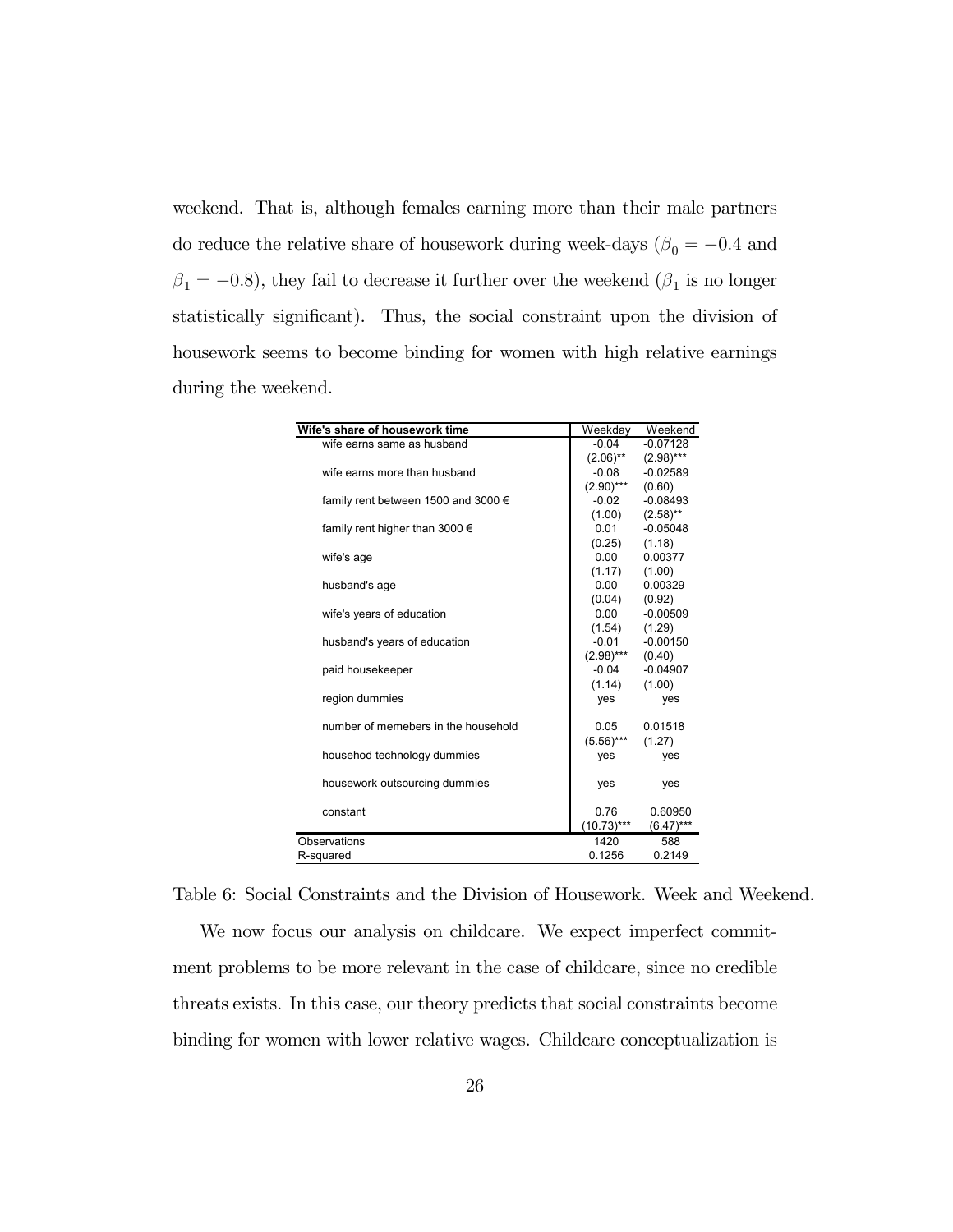difficult, because unlike housework, time devoted to childcare might produce direct utility, being conceptually closer to leisure. Diary data allows us to make some distinction between childcare that might be conceptualized as housework because it can be easily outsourced or no direct utility is derived (for example, picking children up from school) and which childcare entails leisure (for example, playing with a child). We construct different measures of childcare *childcare* routine and *childcare* leisure. The variable childcare leisure is constructed as any time devoted to playing with children reported as a primary activity. We also include any other primary activity that is reported as a leisure activities (watching TV, playing sports, etc.) as long as they are performed in the company of a child under 10 years old. We construct *childcare* routine as any time devoted to childcare reported as primary or secondary activity (except playing with a child) and any other primary activity that is considered to be non-leisure activities (cleaning, shopping, eating, etc.) as long as they are performed in the company of a child under 10 years old. We also include time devoted to taking care of kids and recorded either as primary (excluding playing with children) or secondary activity. We observe that women's time devoted to childcare is greater than men's when considering *childcare1* and *childcare routine* (both more likely to be characterized as housework), but the differences are significantly reduced for *childcare2* and *childcare leisure* (more likely to be characterized as leisure). Table 6 show the results for the different measures of childcare for households with children under 15 years old. As expected, wife's participation on childcare seems to be invariant to her relative relative earnings,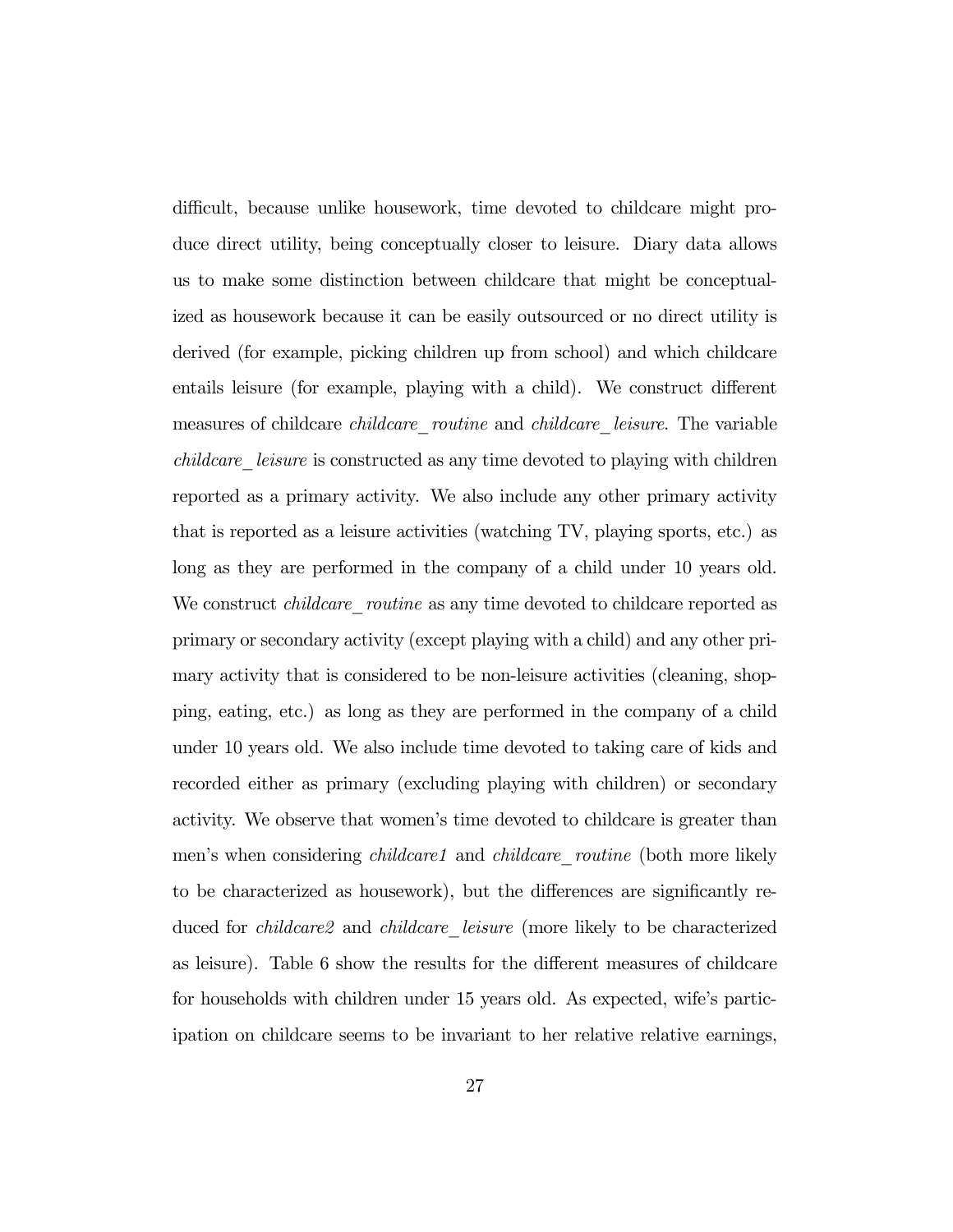| Wife's share of housework time (parents) | Housework Childcare1 |              | Childcare2   | Childcare routine |
|------------------------------------------|----------------------|--------------|--------------|-------------------|
| wife earns same as husband               | $-0.07$              | $-0.02615$   | $-0.03834$   | $-0.00983$        |
|                                          | $(3.94)***$          | (0.81)       | (1.20)       | (0.46)            |
| wife earns more than husband             | $-0.09$              | $-0.01778$   | 0.00106      | $-0.01677$        |
|                                          | $(2.97)***$          | (0.32)       | (0.02)       | (0.45)            |
| family rent between 1500 and 3000 €      | $-0.04$              | $-0.06176$   | $-0.02039$   | $-0.03377$        |
|                                          | (1.52)               | (1.42)       | (0.47)       | (1.19)            |
| family rent higher than 3000 $\epsilon$  | 0.01                 | $-0.07276$   | $-0.03002$   | $-0.04557$        |
|                                          | (0.22)               | (1.21)       | (0.50)       | (1.15)            |
| wife's age                               | $-0.01$              | 0.00278      | 0.00242      | $-0.00048$        |
|                                          | $(1.98)$ **          | (0.52)       | (0.45)       | (0.13)            |
| husband's age                            | 0.00                 | $-0.00105$   | $-0.00188$   | $-0.00052$        |
|                                          | (0.15)               | (0.24)       | (0.42)       | (0.18)            |
| wife's years of education                | 0.00                 | $-0.00960$   | $-0.00582$   | $-0.00223$        |
|                                          | (0.65)               | $(1.72)^{*}$ | (1.05)       | (0.61)            |
| husband's years of education             | 0.00                 | $-0.00679$   | $-0.00699$   | $-0.00332$        |
|                                          | (0.58)               | (1.31)       | (1.35)       | (0.94)            |
| paid housekeeper                         | $-0.03$              | $-0.00227$   | $-0.02549$   | $-0.00397$        |
|                                          | (0.84)               | (0.04)       | (0.50)       | (0.11)            |
| region dummies                           | yes                  | yes          | yes          | yes               |
|                                          |                      |              |              | 0.03871           |
| number of memebers in the household      | 0.08                 | 0.11246      | 0.11796      | $(1.98)$ **       |
|                                          | $(5.01***$           | $(3.49)$ *** | $(3.67)$ *** |                   |
| househod technology dummies              | yes                  | yes          | yes          |                   |
|                                          |                      |              |              |                   |
| housework outsourcing dummies            | yes                  | yes          | yes          |                   |
|                                          |                      |              |              |                   |
| Number of children under 15              | $-0.02$              | $-0.07342$   | $-0.06654$   | $-0.01759$        |
|                                          | (1.10)               | $(1.97)$ **  | $(1.79)^*$   | (0.74)            |
| children under 4 years-old dummy         | $-0.07$              | $-0.00194$   | $-0.02273$   | $-0.00223$        |
|                                          | $(3.43)***$          | (0.06)       | (0.65)       | (0.10)            |
| week-day observation                     | 0.12                 | 0.16407      | 0.13809      | 0.12493           |
|                                          | $(6.61)***$          | $(4.85)$ *** | $(4.12)***$  | $(5.62)***$       |
| constant                                 | 0.85                 | 0.63259      | 0.61327      | 0.68624           |
|                                          | $(8.69)***$          | $(3.66)$ *** | $(3.57)$ *** | $(5.97)$ ***      |
| Observations                             | 1044                 | 847          | 863          | 897               |
| R-squared                                | 0.1774               | 0.0799       | 0.0692       | 0.1043            |
|                                          |                      |              |              |                   |

which supports our theory of social constraints and imperfect commitment.

Table 7: Social Constraints and Childcare Time

# 6 Conclusion

The results presented here have provided some evidence of the imperfect commitment processes associated to the household division of labor. Economic theories of the household predict that increases in female human capital lead to increases in female labor force participation and, symmetrically, to de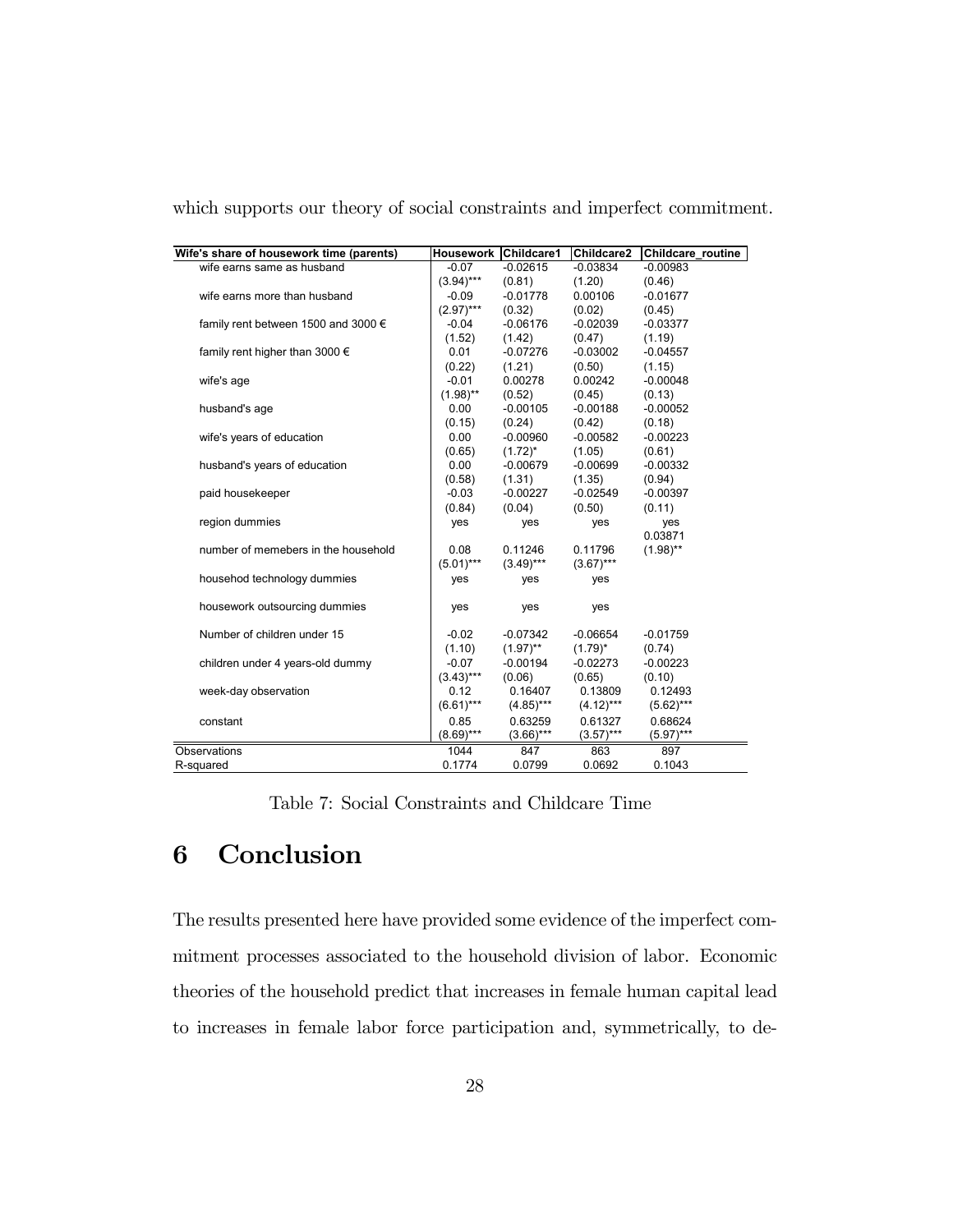creases in the female time devoted to household production. We use the Spanish Time Use data 2002 to explore the nonlinearities associated to the division of housework. We observe that the relative share of housework decreases at a lower rate for higher earnings women than for lower earnings women and interpret this as social constraints associated to the division of housework. We further argue that social constraints become binding in the presence of imperfect commitment processes associated to household decisions over time allocation. Imperfect commitment problems are stronger the less credible threats available. Consistent with social constraints on the division of household labor we find that although a woman's relative home time decreases as her relative earnings go up, this effect is less pronounced as her relative earnings are higher. Furthermore, the time devoted to those household activities where no credible threats exist (such as those involving care or performed during the weekend) are less elastic to an increase in the relative female wage.

The possibility of imperfect commitment processes associated to the household division of labor suggests that work-family policies should also encourage men's participation in household work. In order to design such policies further research is needed. The analysis of new time-use surveys based on diary information that are being released in most developed countries create a unique opportunity to understand how the division of household labor affects these socioeconomic outputs in order to design such policies.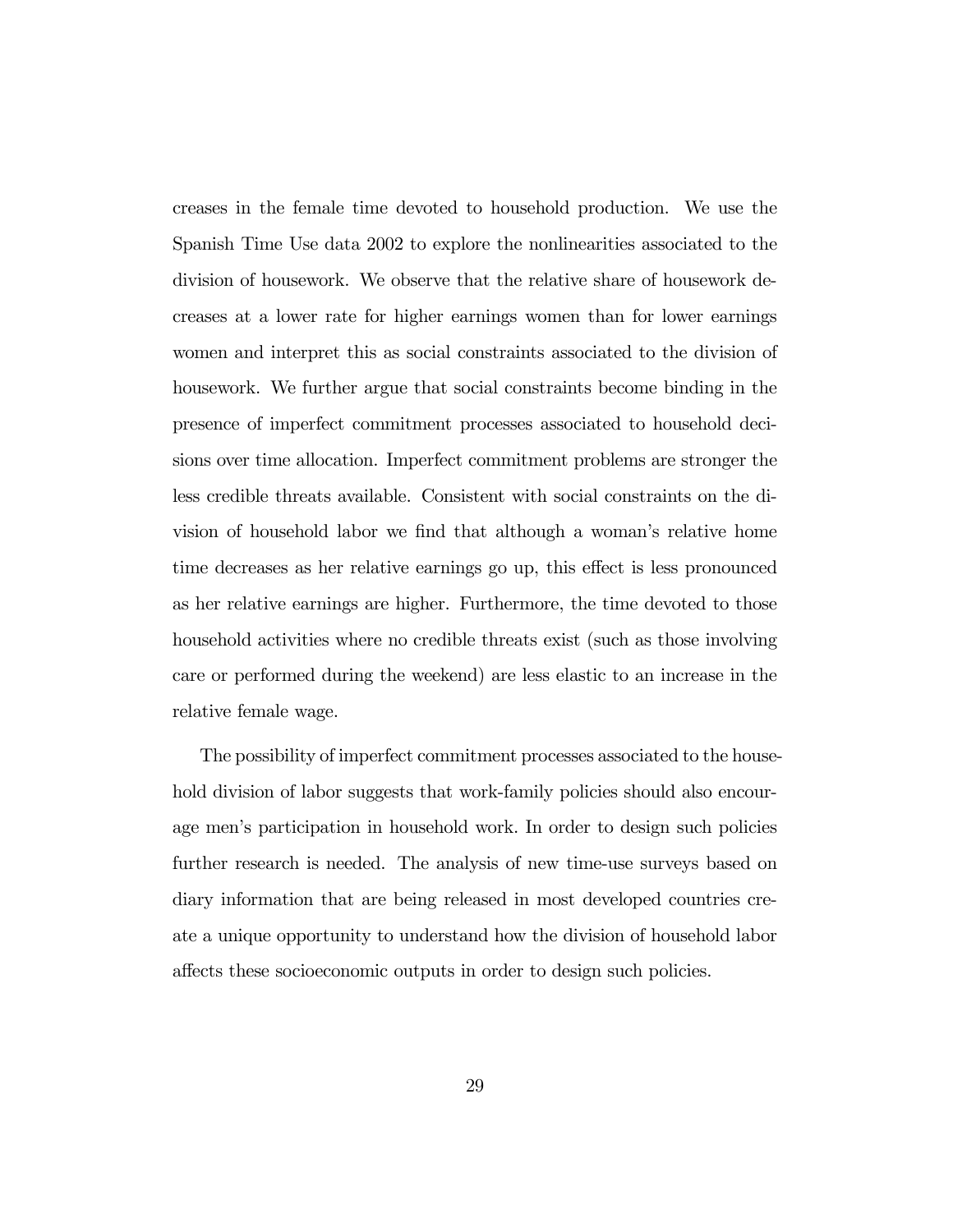# References

- Akerlof, G., and R. Kranton (2000), "Economics and Identity", Quarterly Journal of Economics, Vol. 115, Issue 3: 715-753.Akerlof, G., and R. Kranton (2000), "Economics and Identity", Quarterly Journal of Economics, Vol. 115, Issue 3: 715-753.
- Aguiar, M. and E. Hurst (2006), "Measuring trends in Leisure: The allocation of time over five decades", NBER Working Paper no. 12082.
- Alvarez and Miles (2003), "Gender effects on Housework Allocation: Evidence from Spanish two-earners couples", Journal of Population Economics 16: 277-242.
- Basu, Kaushik (2004) "Gender and Say: A Model of Household Behavior with Endogenously-determined Balance of Power", Harvard Institute of Economic Research Discussion Paper No. 2054.
- Becker, G. (1965), "A Theory of the Allocation of Time", Economics Journal 75: 493-517.
- Becker, G. (1991), "A Treatise on the Family", Harvard University Press, Cambridge, Massachusetts.
- Bianchi, Suzanne M. (2000), "Maternal employment and Time with Children: Dramatic Change or Surprising Continuity?" Demography 37 (November): 139-154.
- Bianchi, S., Wight V., and Raley S. (2006), "Maternal Employment and Family Caregiving: Rethinking Time with Children in the ATUS",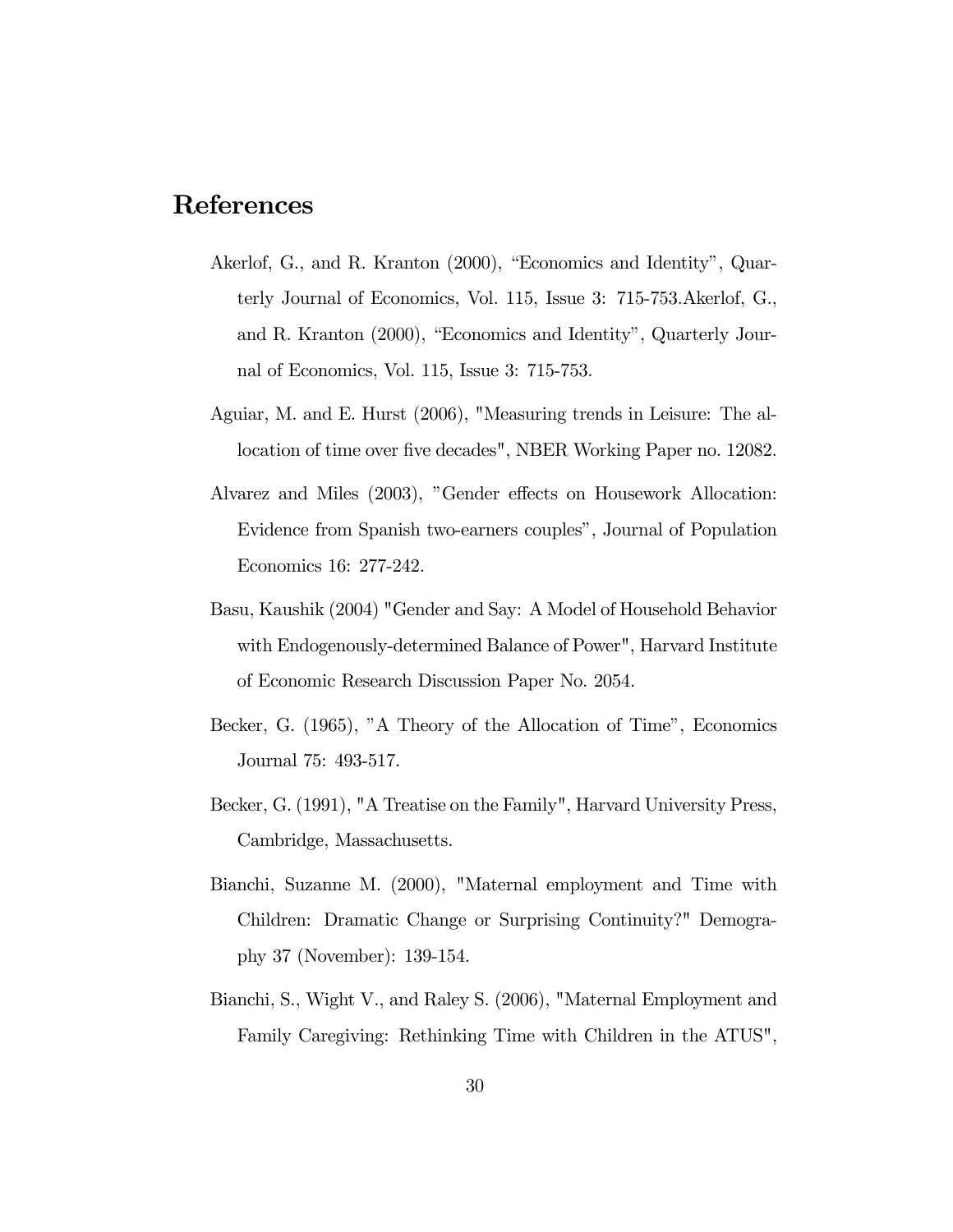ATUS Early Results Conference, Maryland.

- Bittman, M., England, P., Folbre, N., Sayer, L. and Matherson, G. (2003), "When Gender Trumps Money: Bargaining and Time in Household Work", The American Journal of Sociology 109:1, pp.186- 214.
- Bonke, J. and N.D. Gupta and N. Smith ( 2005) "The timing and flexibility of housework and men's and women's wages" in The Economic of Time Use, D.S. Hammermesh and G.A.Pfann editors, Elsevier.
- Brines, J. (1994), "Economic Dependancy, Gender, and the Division of Labor at Home" American Journal of Sociology 100, pp 652-688.
- Browning and Chiappori (1997), "Efficient Intra-Household Allocations: A General Characterization and Empirical Tests", Econometrica, Vol. 66, No. 6. (Nov., 1998), pp. 1241-1278.
- Chiappori, P-A (1992), "Collective Labor Supply and Welfare", The Journal of Political Economy, Vol. 100, Iss. 3.437-467.
- "How Europeans spend their time Everyday life of women and men". Luxembourg: Office for Official Publications of the European Communities, 2004 (ISBN 92-894-7235-9). European Communities, 2004.
- Folbre N. and Bittman, M (2004), "Family Time: The Social Organization of Care", Routledge, New York, NY.
- Folbre, N., J. Yoon, K. Finoff, and A.S. Fuligni (2004), "By What Measure? Family Time Devoted to Children in the U.S." Demography -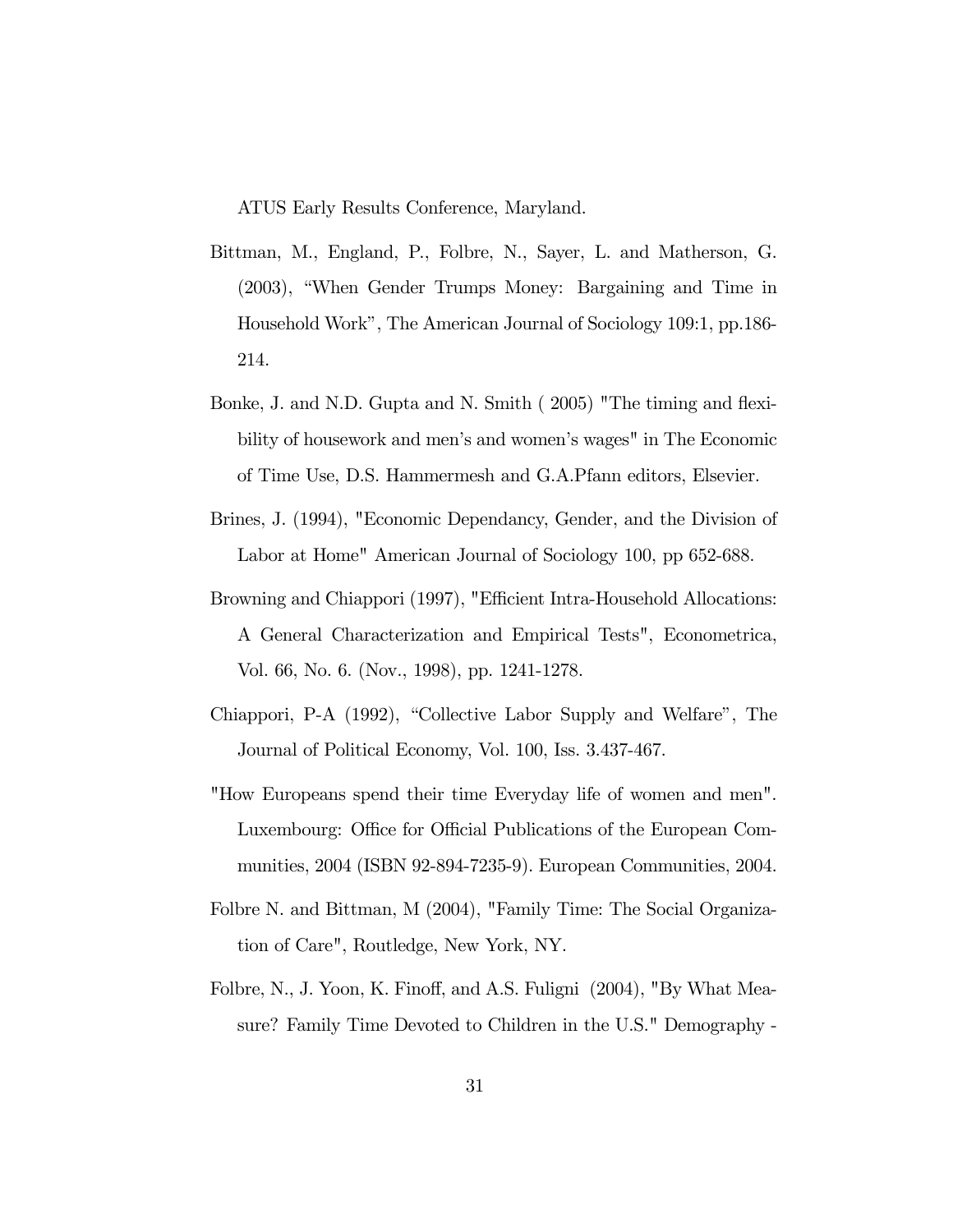Volume 42, Number 2, May 2005, pp. 373-390

- Friedberg, L. and A. Webb (2005) "The chore wars: Household bargaining and leisure time" mimeo
- Greenstein, T. N. (2000)"Economic Dependence, Gender, and the Division of Labor in the Home: A Replication and Extension." Journal of Marriage and the Family 62, pp. 322-335.
- Gupta, S. (1999) "Gender Display? A reassesssment of the Relationship between Men's Economic Dependence and Their Housework Hours" Paper presented at the annual meeting of the American Sociological Association, Chicago.
- Hersch, Joni and Leslie S. Stratton. "Household Specialization and the Male Marital Wage Premium." Industrial and Labor Relations Review, 54, No. 1 (October 2000), pp. 78-94.
- Hochschild and Machung, 1989. The Second Schift: Working Parents and the Revolution at Home. New York: Viking.
- Juster, T. and Stafford, F. (1991), "The Allocation of Time: Empirical Findings, Behavioral Models, and Problems of Measurement", Journal of Economic Literature, Vol. 29, No. 2, pp. 471-522.
- Lundberg, S. and R.A. Pollak, (2001), "Efficiency in Marriage,"NBER Working Paper 8642.
- Lundberg, S. and R.A. Pollak, (1993) Separate Spheres Bargaining and the Marriage Market, Journal of Political Economy, 101, iss. 6, pp.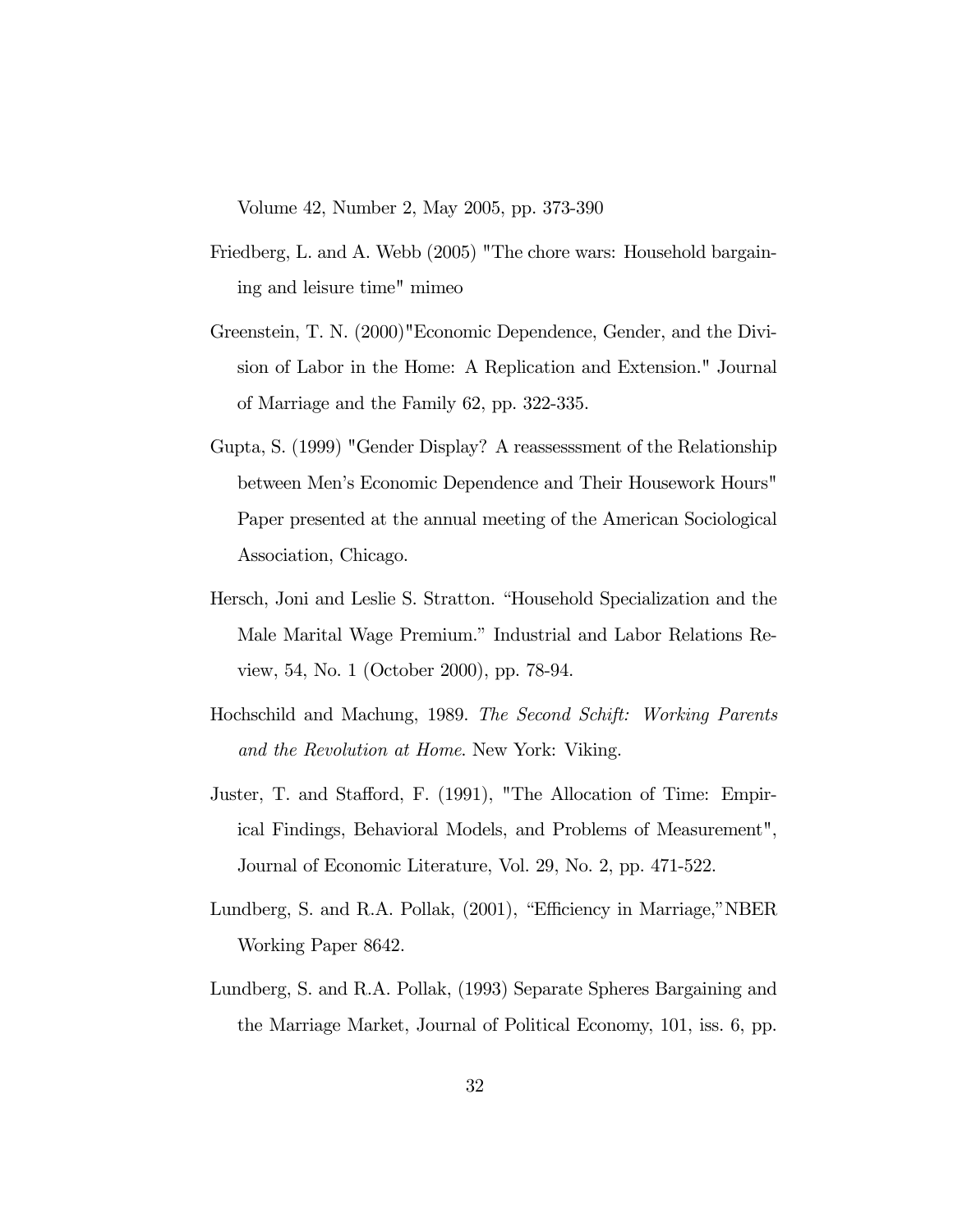988-1010

- McElroy, M. and M.J. Horney (1981), "Nash-Bargained Household Decisions: Toward a Generalization of the Theory of Demand", International Economics Review, Vol. 22, Issue 2 pp. 333-349.
- Rasul, I. (2002) "Household Bargaining Over Fertility: Theory and Evidence from Malaysia", working paper, London School of Economics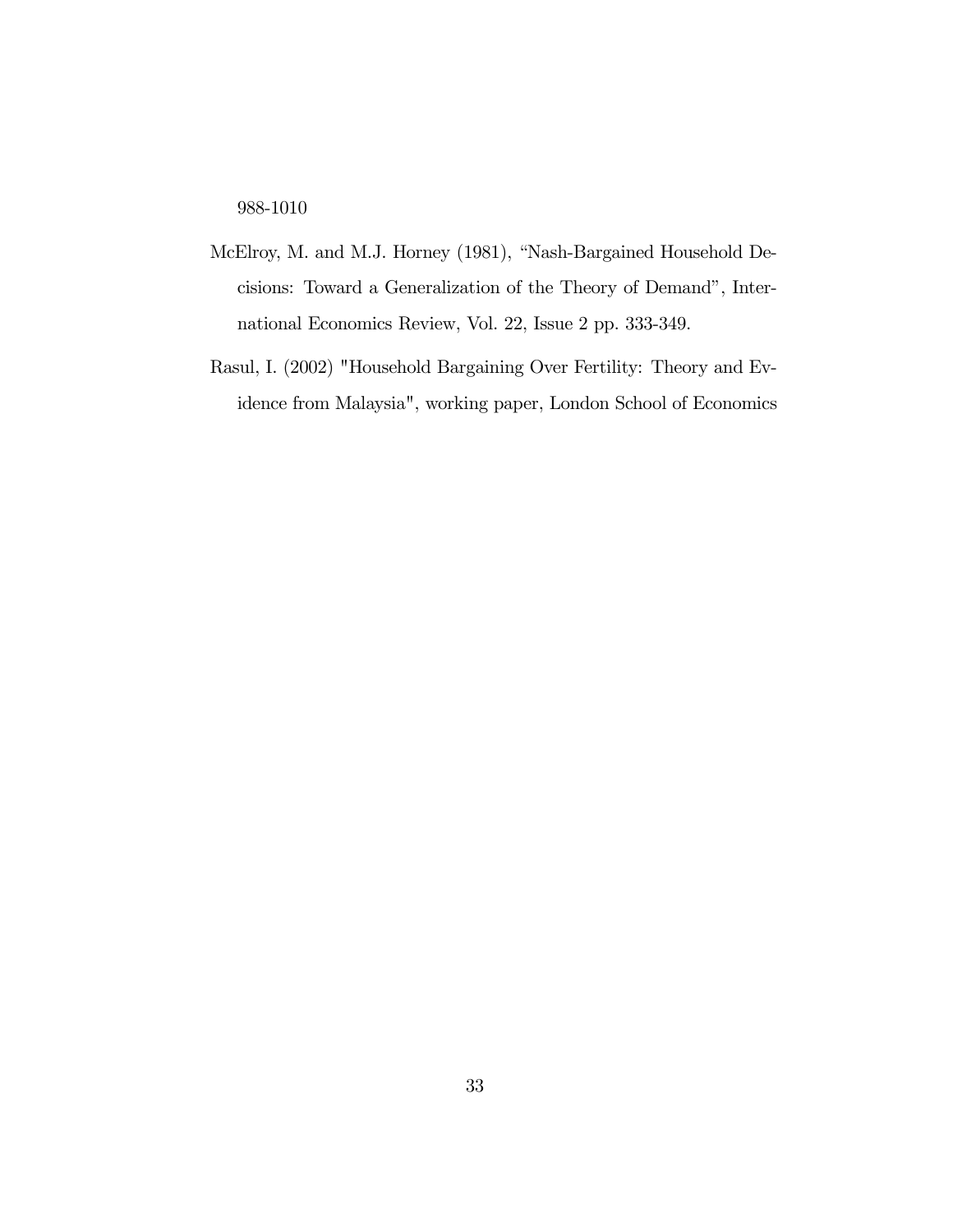# A Description of Housework Categories

### Non specified housework

### Cooking

Non specified cooking

Cooking preparation

Baking

Dishwashing

Food storage

Other cooking

### Housekeeping

Non specified house upkeep

Cleaning (interior)

Cleaning (exterior)

Heating and Water Supply

Organization

Other House Upkeep

### Clothes Care

Non specified clothes care

Laundry washing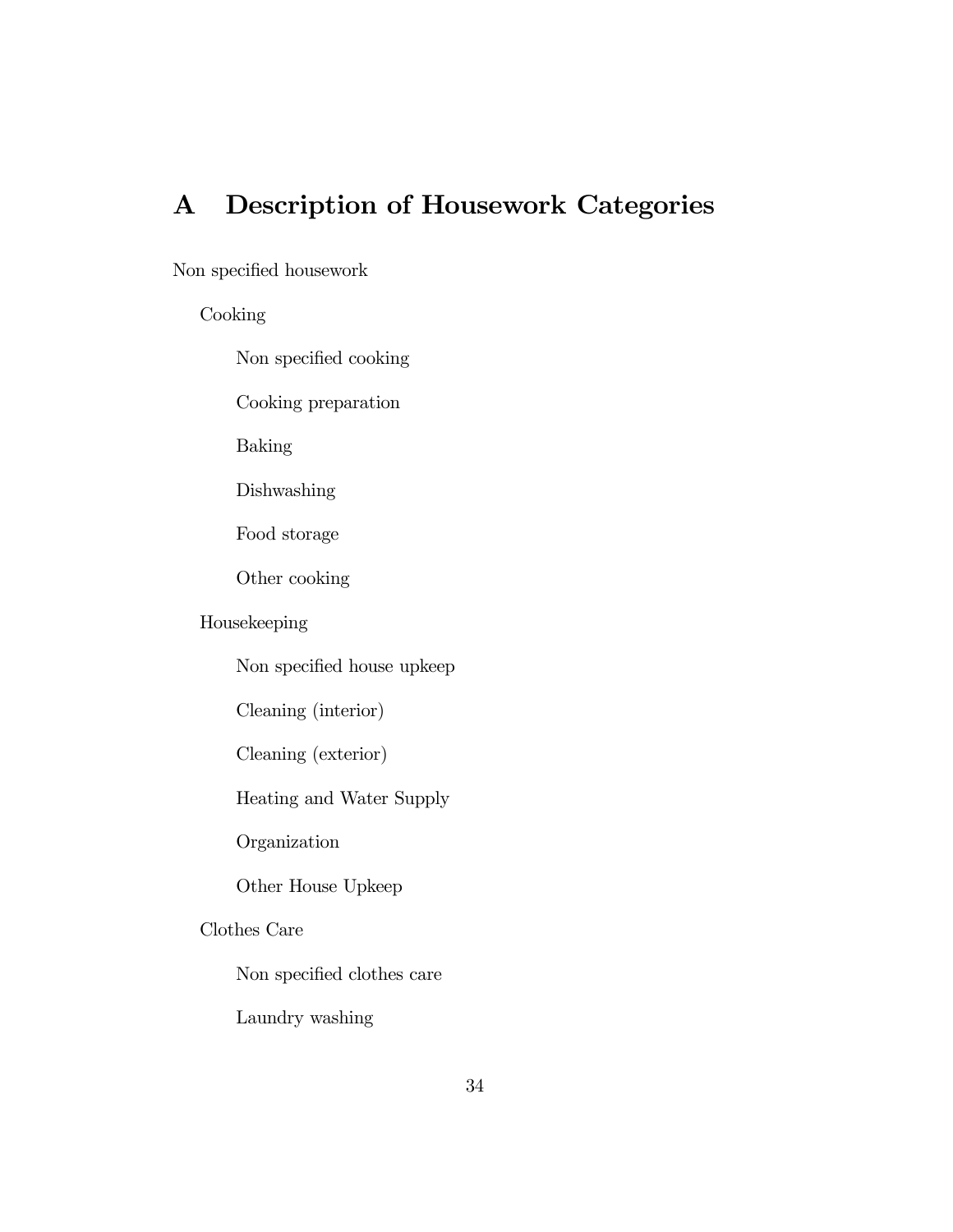### Ironing

Clothes repair

Other clothes caring related activity

#### Gardening and Pet Care

Care of Domestic Animals

Dog walking

Other gardening and pet activities

### Construction and Repair

Non specific construction and repair activities

House renovation and construction

House repairs

Appliances repairs and maintenance

Other

Shopping and Household Services

Non specified shopping

Shopping

Commercial and administrative services

Personal services

Household Management

Household management